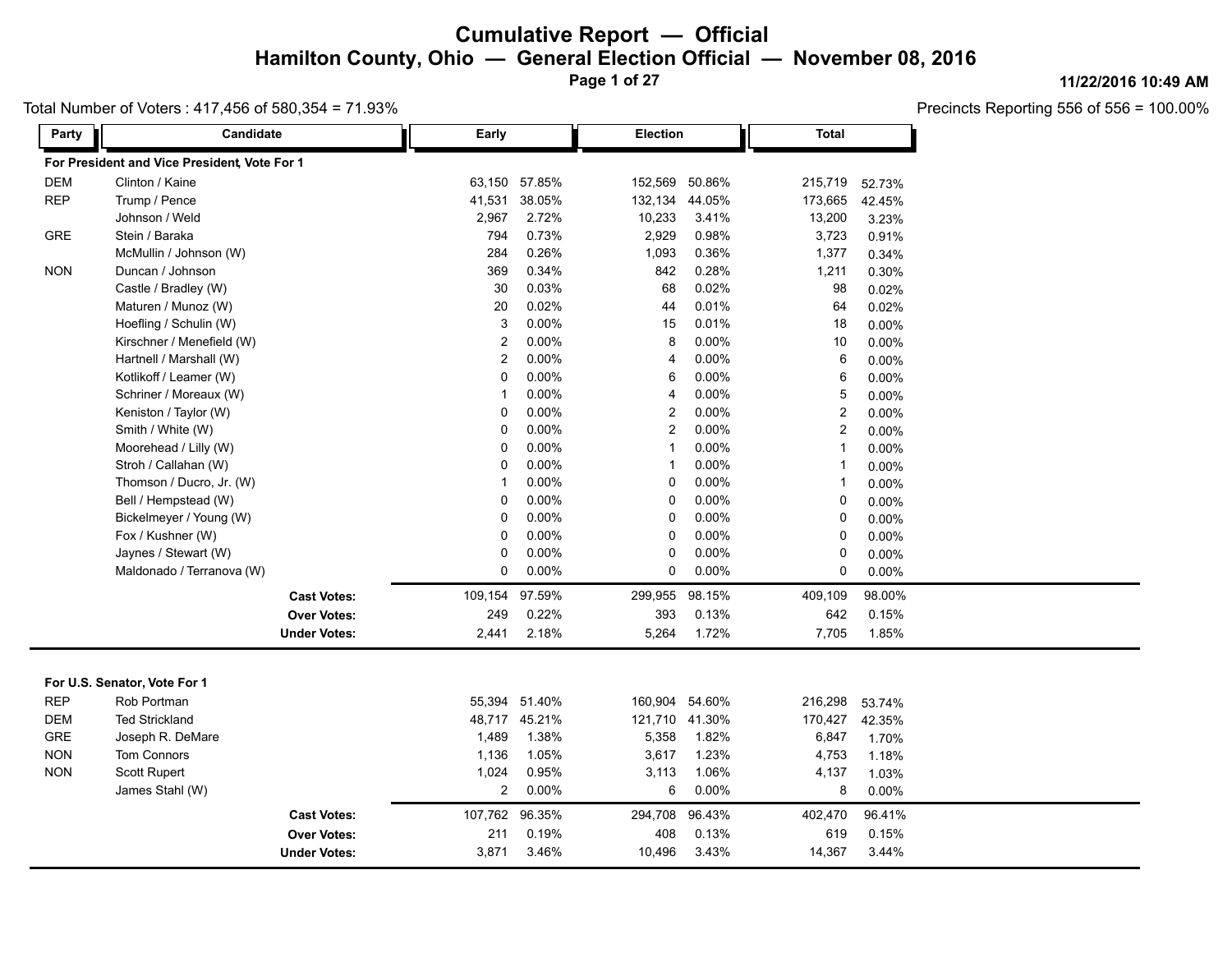**Page 2 of 27**

### **11/22/2016 10:49 AM**

|            |                                                                                 |                                                                 |         |                                  |                          |                                |                             |                          |                          | Precincts Reporting 556 of 556 = |
|------------|---------------------------------------------------------------------------------|-----------------------------------------------------------------|---------|----------------------------------|--------------------------|--------------------------------|-----------------------------|--------------------------|--------------------------|----------------------------------|
| Party      | Candidate                                                                       |                                                                 |         | Early                            |                          | Election                       |                             | <b>Total</b>             |                          |                                  |
|            | For Representative to Congress (First District), Vote For 1                     |                                                                 |         |                                  |                          |                                |                             |                          |                          |                                  |
| <b>REP</b> | Steve Chabot                                                                    |                                                                 |         | 30,873 48.83%                    |                          | 94,739 53.53%                  |                             | 125,612                  | 52.29%                   |                                  |
| <b>DEM</b> | Michele Young                                                                   |                                                                 |         | 32,327 51.13%                    |                          | 82,170                         | 46.43%                      | 114,497                  | 47.66%                   |                                  |
|            | Sholom D. Keller (W)                                                            |                                                                 |         | 31                               | 0.05%                    | 72                             | 0.04%                       | 103                      | 0.04%                    |                                  |
|            | Kiumars G. Kiani (W)                                                            |                                                                 |         | $\mathsf 0$                      | $0.00\%$                 | 9                              | 0.01%                       | 9                        | 0.00%                    |                                  |
|            |                                                                                 | <b>Cast Votes:</b>                                              |         | 63,231                           | 96.32%                   | 176,990                        | 96.08%                      | 240,221                  | 96.15%                   |                                  |
|            |                                                                                 | <b>Over Votes:</b>                                              |         | 34                               | 0.05%                    | 130                            | 0.07%                       | 164                      | 0.07%                    |                                  |
|            |                                                                                 | <b>Under Votes:</b>                                             |         | 2,381                            | 3.63%                    | 7,086                          | 3.85%                       | 9,467                    | 3.79%                    |                                  |
|            |                                                                                 |                                                                 |         | <b>Precincts</b>                 |                          |                                | <b>Voters</b>               |                          |                          |                                  |
|            |                                                                                 |                                                                 | Counted | <b>Total</b>                     | Percent                  | <b>Ballots</b>                 | Registered                  | Percent                  |                          |                                  |
|            |                                                                                 |                                                                 | 333     | 333                              | 100.00%                  | 249,852                        | 358,172                     | 69.76%                   |                          |                                  |
|            | Janet Everhard (W)                                                              |                                                                 |         | 2,253                            | 5.21%                    | 3,595                          | 3.17%                       | 5,848                    | 3.74%                    |                                  |
|            |                                                                                 | <b>Cast Votes:</b><br><b>Over Votes:</b><br><b>Under Votes:</b> |         | 43,239<br>38<br>2,921            | 93.59%<br>0.08%<br>6.32% | 113,283<br>84<br>8,039         | 93.31%<br>0.07%<br>6.62%    | 156,522<br>122<br>10,960 | 93.39%<br>0.07%<br>6.54% |                                  |
|            |                                                                                 |                                                                 |         | <b>Precincts</b>                 |                          |                                | <b>Voters</b>               |                          |                          |                                  |
|            |                                                                                 |                                                                 | Counted | <b>Total</b>                     | Percent                  | <b>Ballots</b>                 | Registered                  | Percent                  |                          |                                  |
|            |                                                                                 |                                                                 | 223     | 223                              | 100.00%                  | 167,604                        | 222,182                     | 75.44%                   |                          |                                  |
|            | For State Senator (8th District), Vote For 1<br>Lou Terhar<br>Mary Rose Lierman |                                                                 |         | 26,162 61.46%<br>16,406 38.54%   |                          | 80,053 63.36%<br>46,287 36.64% |                             | 106,215<br>62,693        | 62.88%<br>37.12%         |                                  |
| <b>DEM</b> |                                                                                 | <b>Cast Votes:</b>                                              |         | 42,568 91.89%                    |                          | 126,340                        | 91.37%                      | 168,908                  | 91.50%                   |                                  |
|            |                                                                                 | <b>Over Votes:</b>                                              |         | 21                               | 0.05%                    | 42                             | 0.03%                       | 63                       | 0.03%                    |                                  |
|            |                                                                                 | <b>Under Votes:</b>                                             |         | 3,735                            | 8.06%                    | 11,884                         | 8.60%                       | 15,619                   | 8.46%                    |                                  |
|            |                                                                                 |                                                                 |         |                                  |                          |                                |                             |                          |                          |                                  |
| <b>REP</b> |                                                                                 |                                                                 | Counted | <b>Precincts</b><br><b>Total</b> | Percent                  | <b>Ballots</b>                 | <b>Voters</b><br>Registered | Percent                  |                          |                                  |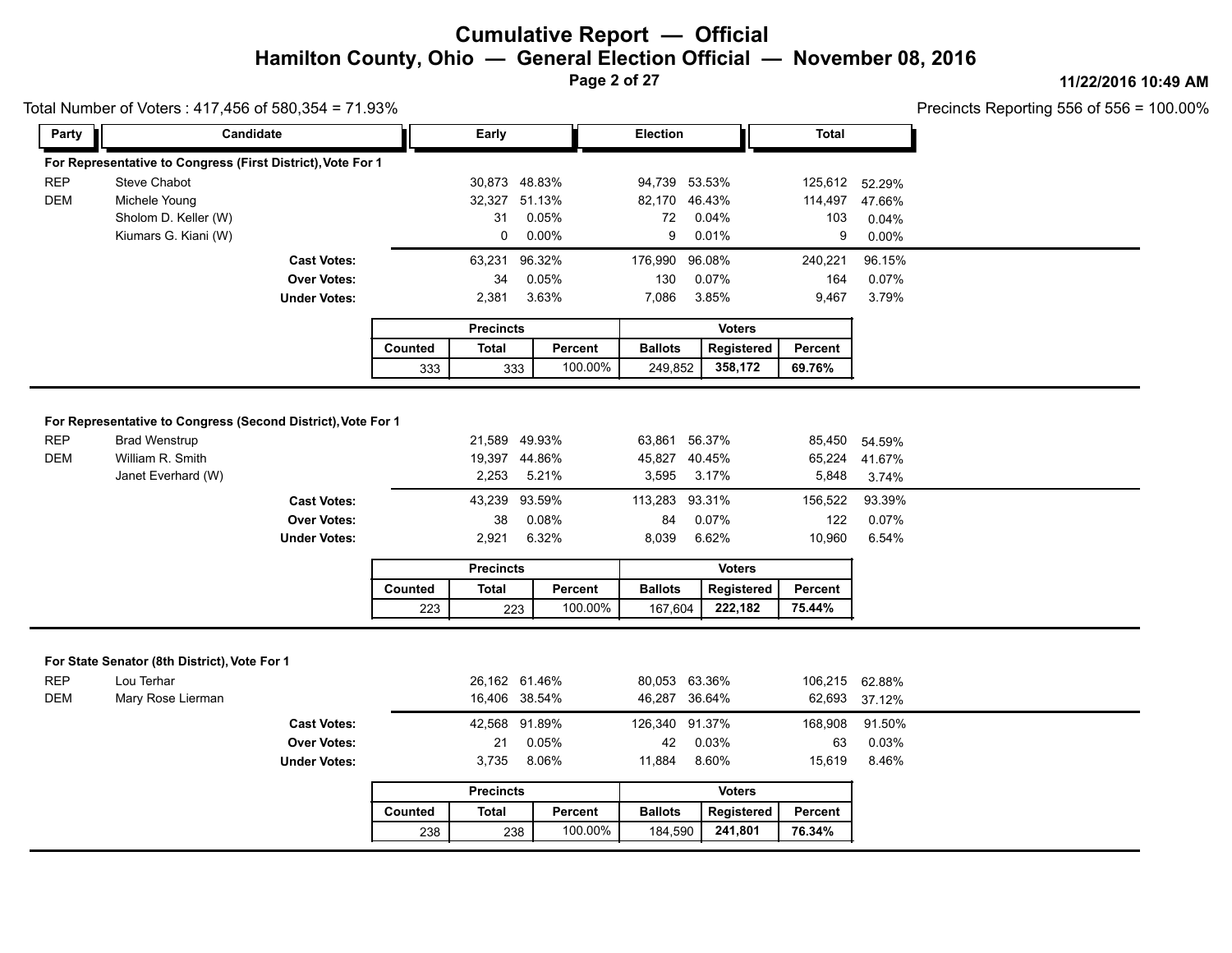**Page 3 of 27**

### **11/22/2016 10:49 AM**

| Precincts Reporting 556 of 556 = $100.00\%$ |  |
|---------------------------------------------|--|
|---------------------------------------------|--|

|            | Total Number of Voters: 417,456 of 580,354 = 71.93%                           |                                                                 |               |                             |                |                              |                |                       |                          | Precincts Reporting 556 of 556 = |
|------------|-------------------------------------------------------------------------------|-----------------------------------------------------------------|---------------|-----------------------------|----------------|------------------------------|----------------|-----------------------|--------------------------|----------------------------------|
| Party      | Candidate                                                                     |                                                                 |               | Early                       |                | Election                     |                | <b>Total</b>          |                          |                                  |
|            | For State Representative (27th District), Vote For 1                          |                                                                 |               |                             |                |                              |                |                       |                          |                                  |
| <b>REP</b> | Tom Brinkman, Jr.                                                             |                                                                 |               | 10,206 57.72%               |                | 30,350 66.97%                |                | 40,556                | 64.37%                   |                                  |
| <b>DEM</b> | Joe Otis                                                                      |                                                                 |               | 7,475 42.28%                |                | 14,972 33.03%                |                | 22,447                | 35.63%                   |                                  |
|            |                                                                               | <b>Cast Votes:</b>                                              |               | 17,681 92.73%               |                | 45,322 92.51%                |                | 63,003                | 92.57%                   |                                  |
|            |                                                                               | <b>Over Votes:</b>                                              |               | 6                           | 0.03%          | 19                           | 0.04%          | 25                    | 0.04%                    |                                  |
|            |                                                                               | <b>Under Votes:</b>                                             |               | 1,381                       | 7.24%          | 3,650                        | 7.45%          | 5,031                 | 7.39%                    |                                  |
|            |                                                                               |                                                                 |               | <b>Precincts</b>            |                |                              | <b>Voters</b>  |                       |                          |                                  |
|            |                                                                               |                                                                 | Counted       | <b>Total</b>                | Percent        | <b>Ballots</b>               | Registered     | Percent               |                          |                                  |
|            |                                                                               |                                                                 | 91            | 91                          | 100.00%        | 68,059                       | 86,017         | 79.12%                |                          |                                  |
|            |                                                                               | <b>Cast Votes:</b><br><b>Over Votes:</b><br><b>Under Votes:</b> |               | 16,616 93.74%<br>8<br>1,102 | 0.05%<br>6.22% | 46,290 93.54%<br>15<br>3,181 | 0.03%<br>6.43% | 62,906<br>23<br>4,283 | 93.59%<br>0.03%<br>6.37% |                                  |
|            |                                                                               |                                                                 |               | <b>Precincts</b>            |                |                              | <b>Voters</b>  |                       |                          |                                  |
|            |                                                                               |                                                                 | Counted       | Total                       | Percent        | <b>Ballots</b>               | Registered     | Percent               |                          |                                  |
|            |                                                                               |                                                                 | 91            | 91                          | 100.00%        | 67,212                       | 86,937         | 77.31%                |                          |                                  |
| <b>REP</b> | For State Representative (29th District), Vote For 1<br>Louis W. Blessing III |                                                                 | 8,784 100.00% |                             |                | 28,354 100.00%               |                |                       | 37,138 100.00%           |                                  |
|            |                                                                               | <b>Cast Votes:</b>                                              |               | 8,784 66.06%                |                | 28,354 65.21%                |                | 37,138                | 65.41%                   |                                  |
|            |                                                                               | <b>Over Votes:</b>                                              |               | 0                           | $0.00\%$       |                              | $0 0.00\%$     | $\mathbf 0$           | $0.00\%$                 |                                  |
|            |                                                                               | <b>Under Votes:</b>                                             |               | 4,512 33.94%                |                | 15,128 34.79%                |                |                       | 19,640 34.59%            |                                  |
|            |                                                                               |                                                                 |               |                             |                |                              |                |                       |                          |                                  |
|            |                                                                               |                                                                 |               | <b>Precincts</b>            |                |                              | <b>Voters</b>  |                       |                          |                                  |
|            |                                                                               |                                                                 | Counted       | <b>Total</b>                | Percent        | <b>Ballots</b>               | Registered     | Percent               |                          |                                  |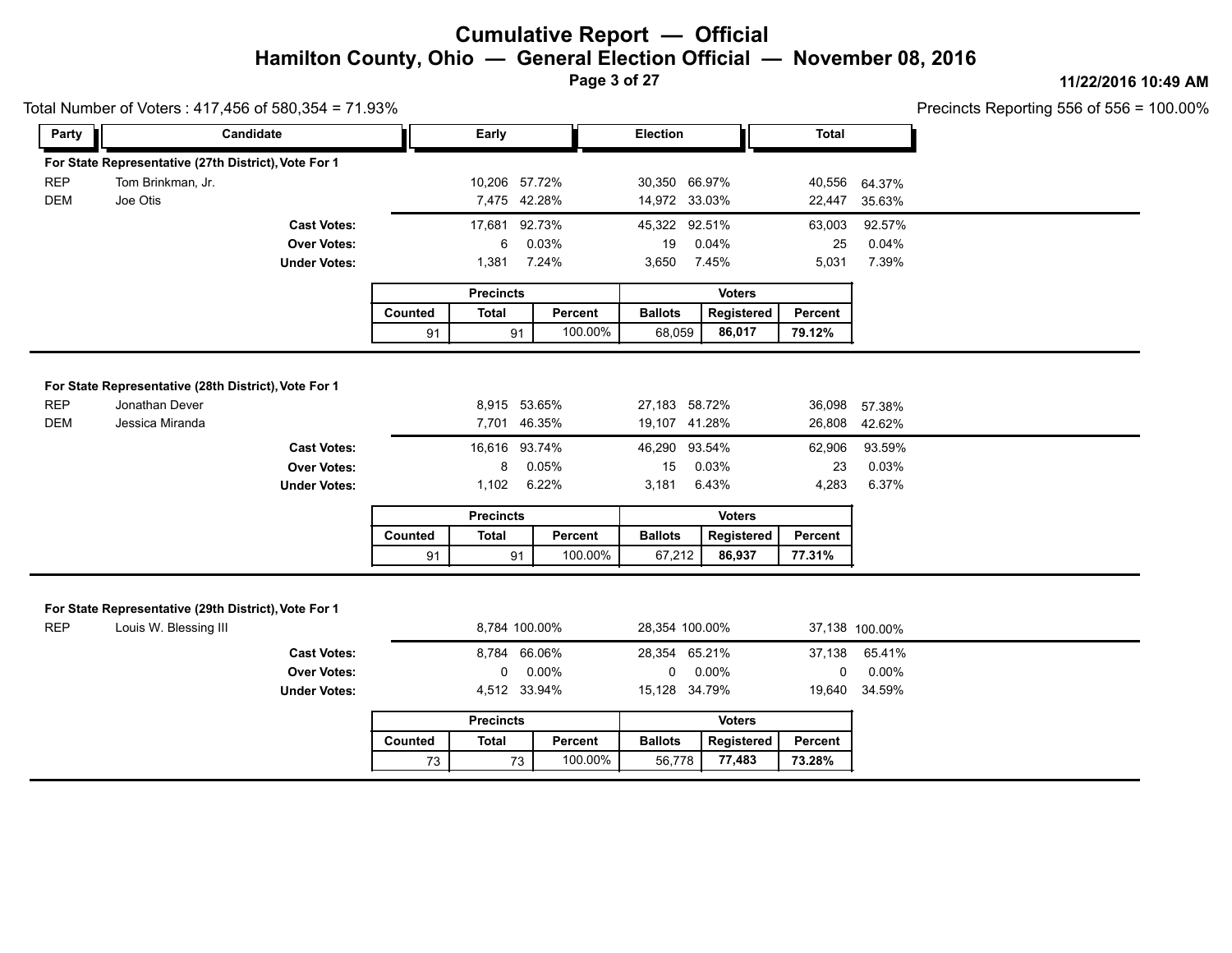**Page 4 of 27**

### **11/22/2016 10:49 AM**

| Precincts Reporting 556 of 556 = $100.00\%$ |
|---------------------------------------------|
|---------------------------------------------|

|                          | Total Number of Voters: 417,456 of 580,354 = 71.93%                                            |                                                                 |         |                               |                |                               |                |                       |                          |  |
|--------------------------|------------------------------------------------------------------------------------------------|-----------------------------------------------------------------|---------|-------------------------------|----------------|-------------------------------|----------------|-----------------------|--------------------------|--|
| Party                    | Candidate                                                                                      |                                                                 |         | Early                         |                | Election                      |                | <b>Total</b>          |                          |  |
|                          | For State Representative (30th District), Vote For 1                                           |                                                                 |         |                               |                |                               |                |                       |                          |  |
| <b>REP</b>               | <b>Bill Seitz</b>                                                                              |                                                                 |         | 10,365 72.71%                 |                | 30,353 73.25%                 |                | 40,718                | 73.11%                   |  |
| <b>DEM</b>               | Mark A. Childers                                                                               |                                                                 |         | 3,891 27.29%                  |                | 11,084 26.75%                 |                | 14,975                | 26.89%                   |  |
|                          |                                                                                                | <b>Cast Votes:</b>                                              |         | 14,256 93.16%                 |                | 41,437 91.48%                 |                | 55,693                | 91.90%                   |  |
|                          |                                                                                                | <b>Over Votes:</b>                                              |         | 5                             | 0.03%          | 17                            | 0.04%          | 22                    | 0.04%                    |  |
|                          |                                                                                                | <b>Under Votes:</b>                                             |         | 1,041                         | 6.80%          | 3,844                         | 8.49%          | 4,885                 | 8.06%                    |  |
|                          |                                                                                                |                                                                 |         | <b>Precincts</b>              |                |                               | <b>Voters</b>  |                       |                          |  |
|                          |                                                                                                |                                                                 | Counted | <b>Total</b>                  | Percent        | <b>Ballots</b>                | Registered     | Percent               |                          |  |
|                          |                                                                                                |                                                                 | 74      | 74                            | 100.00%        | 60,600                        | 77,381         | 78.31%                |                          |  |
|                          |                                                                                                | <b>Cast Votes:</b><br><b>Over Votes:</b><br><b>Under Votes:</b> |         | 14,237 93.08%<br>4<br>1,055   | 0.03%<br>6.90% | 36,575 91.43%<br>15<br>3,412  | 0.04%<br>8.53% | 50,812<br>19<br>4,467 | 91.89%<br>0.03%<br>8.08% |  |
|                          |                                                                                                |                                                                 |         |                               |                |                               |                |                       |                          |  |
|                          |                                                                                                |                                                                 |         | <b>Precincts</b>              |                |                               | <b>Voters</b>  |                       |                          |  |
|                          |                                                                                                |                                                                 | Counted | <b>Total</b>                  | Percent        | <b>Ballots</b>                | Registered     | <b>Percent</b>        |                          |  |
|                          |                                                                                                |                                                                 | 73      | 73                            | 100.00%        | 55,298                        | 82,958         | 66.66%                |                          |  |
|                          | For State Representative (32nd District), Vote For 1<br>Catherine Ingram<br>Matthew H. Wahlert |                                                                 |         | 10,555 75.83%<br>3,364 24.17% |                | 27,040 77.29%<br>7,944 22.71% |                | 11,308                | 37,595 76.88%<br>23.12%  |  |
|                          |                                                                                                | <b>Cast Votes:</b>                                              |         | 13,919 93.10%                 |                | 34,984 92.84%                 |                | 48,903                | 92.91%                   |  |
| <b>DEM</b><br><b>REP</b> |                                                                                                | <b>Over Votes:</b>                                              |         | $\mathbf{7}$                  | 0.05%          | 19                            | 0.05%          | 26                    | 0.05%                    |  |
|                          |                                                                                                | <b>Under Votes:</b>                                             |         | 1,024                         | 6.85%          | 2,681                         | 7.11%          | 3,705                 | 7.04%                    |  |
|                          |                                                                                                |                                                                 |         | <b>Precincts</b>              |                |                               | <b>Voters</b>  |                       |                          |  |
|                          |                                                                                                |                                                                 | Counted | <b>Total</b>                  | Percent        | <b>Ballots</b>                | Registered     | Percent               |                          |  |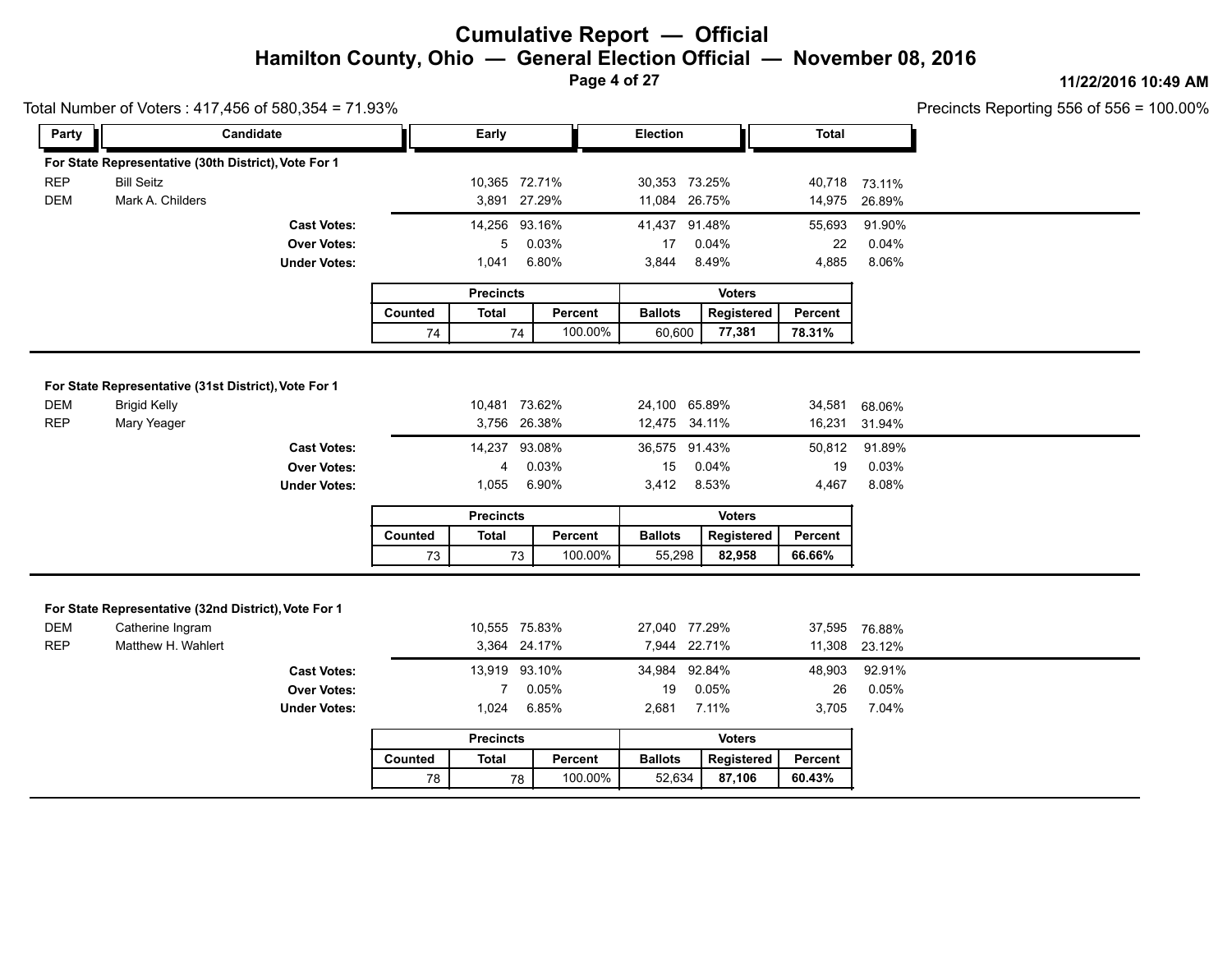**Page 5 of 27**

### **11/22/2016 10:49 AM**

|                          | Total Number of Voters: 417,456 of 580,354 = 71.93%                                        |                                           |         |                                |                |         |                                  |                |                    |                | Precincts Reporting 556 of 556 = |
|--------------------------|--------------------------------------------------------------------------------------------|-------------------------------------------|---------|--------------------------------|----------------|---------|----------------------------------|----------------|--------------------|----------------|----------------------------------|
| Party                    | Candidate                                                                                  |                                           |         | Early                          |                |         | Election                         |                | <b>Total</b>       |                |                                  |
|                          | For State Representative (33rd District), Vote For 1                                       |                                           |         |                                |                |         |                                  |                |                    |                |                                  |
| <b>DEM</b>               | Alicia Reece                                                                               |                                           |         | 11,783 76.01%                  |                |         | 28,222 72.55%                    |                | 40,005             | 73.54%         |                                  |
| <b>REP</b>               | David Miller                                                                               |                                           |         | 3,718 23.99%                   |                |         | 10,678 27.45%                    |                | 14,396             | 26.46%         |                                  |
|                          |                                                                                            | <b>Cast Votes:</b>                        |         | 15,501                         | 95.65%         |         | 38,900 95.65%                    |                | 54,401             | 95.65%         |                                  |
|                          |                                                                                            | <b>Over Votes:</b>                        |         | 12                             | 0.07%          |         | 14                               | 0.03%          | 26                 | 0.05%          |                                  |
|                          |                                                                                            | <b>Under Votes:</b>                       |         | 693                            | 4.28%          |         | 1,755                            | 4.32%          | 2,448              | 4.30%          |                                  |
|                          |                                                                                            |                                           |         | <b>Precincts</b>               |                |         |                                  | <b>Voters</b>  |                    |                |                                  |
|                          |                                                                                            |                                           | Counted | <b>Total</b>                   |                | Percent | <b>Ballots</b>                   | Registered     | Percent            |                |                                  |
|                          |                                                                                            |                                           | 76      |                                | 76             | 100.00% | 56,875                           | 82,472         | 68.96%             |                |                                  |
|                          |                                                                                            | <b>Cast Votes:</b>                        |         | 105,008 93.89%                 |                |         | 283,833 92.87%                   |                | 388,841            | 93.15%         |                                  |
| <b>DEM</b>               | For County Commissioner (Full term commencing 1-2-2017), Vote For 1<br><b>Todd Portune</b> |                                           |         | 65,966 62.82%                  |                |         | 161,275 56.82%                   |                | 227,241            | 58.44%         |                                  |
| <b>REP</b>               | Andrew S. Pappas                                                                           |                                           |         | 39,042 37.18%                  |                |         | 122,558 43.18%                   |                | 161,600            | 41.56%         |                                  |
|                          |                                                                                            |                                           |         |                                |                |         |                                  |                |                    |                |                                  |
|                          |                                                                                            | <b>Over Votes:</b>                        |         | 75                             | 0.07%          |         | 210                              | 0.07%          | 285                | 0.07%          |                                  |
|                          |                                                                                            | <b>Under Votes:</b>                       |         | 6,761                          | 6.05%          |         | 21,569                           | 7.06%          | 28,330             | 6.79%          |                                  |
|                          |                                                                                            |                                           |         |                                |                |         |                                  |                |                    |                |                                  |
|                          | For County Commissioner (Full term commencing 1-3-2017), Vote For 1                        |                                           |         |                                |                |         |                                  |                |                    |                |                                  |
| <b>DEM</b>               | Denise Driehaus                                                                            |                                           |         | 57,543 54.63%                  |                |         | 140,589 49.12%                   |                | 198,132            | 50.61%         |                                  |
| <b>REP</b>               | Dennis Joseph Deters                                                                       |                                           |         | 47,780 45.37%                  |                |         | 145,610 50.88%                   |                | 193,390            | 49.39%         |                                  |
|                          |                                                                                            | <b>Cast Votes:</b>                        |         | 105,323 94.17%                 |                |         | 286,199 93.65%                   |                | 391,522            | 93.79%         |                                  |
|                          |                                                                                            | <b>Over Votes:</b>                        |         | 64                             | 0.06%          |         | 169                              | 0.06%          | 233                | 0.06%          |                                  |
|                          |                                                                                            | <b>Under Votes:</b>                       |         | 6,457                          | 5.77%          |         | 19,244                           | 6.30%          | 25,701             | 6.16%          |                                  |
|                          |                                                                                            |                                           |         |                                |                |         |                                  |                |                    |                |                                  |
|                          | For Prosecuting Attorney, Vote For 1                                                       |                                           |         |                                |                |         |                                  |                |                    |                |                                  |
| <b>REP</b><br><b>DEM</b> | Joseph T. Deters<br>Alan C. Triggs                                                         |                                           |         | 54,775 52.28%<br>49,998 47.72% |                |         | 156,426 55.28%<br>126,523 44.72% |                | 211,201<br>176,521 | 54.47%         |                                  |
|                          |                                                                                            |                                           |         |                                |                |         |                                  |                |                    | 45.53%         |                                  |
|                          |                                                                                            | <b>Cast Votes:</b>                        |         | 104,773 93.68%                 |                |         | 282,949 92.58%                   |                | 387,722            | 92.88%         |                                  |
|                          |                                                                                            |                                           |         |                                |                |         |                                  |                |                    |                |                                  |
|                          |                                                                                            | <b>Over Votes:</b><br><b>Under Votes:</b> |         | 64<br>7,007                    | 0.06%<br>6.26% |         | 159<br>22,504                    | 0.05%<br>7.36% | 223<br>29,511      | 0.05%<br>7.07% |                                  |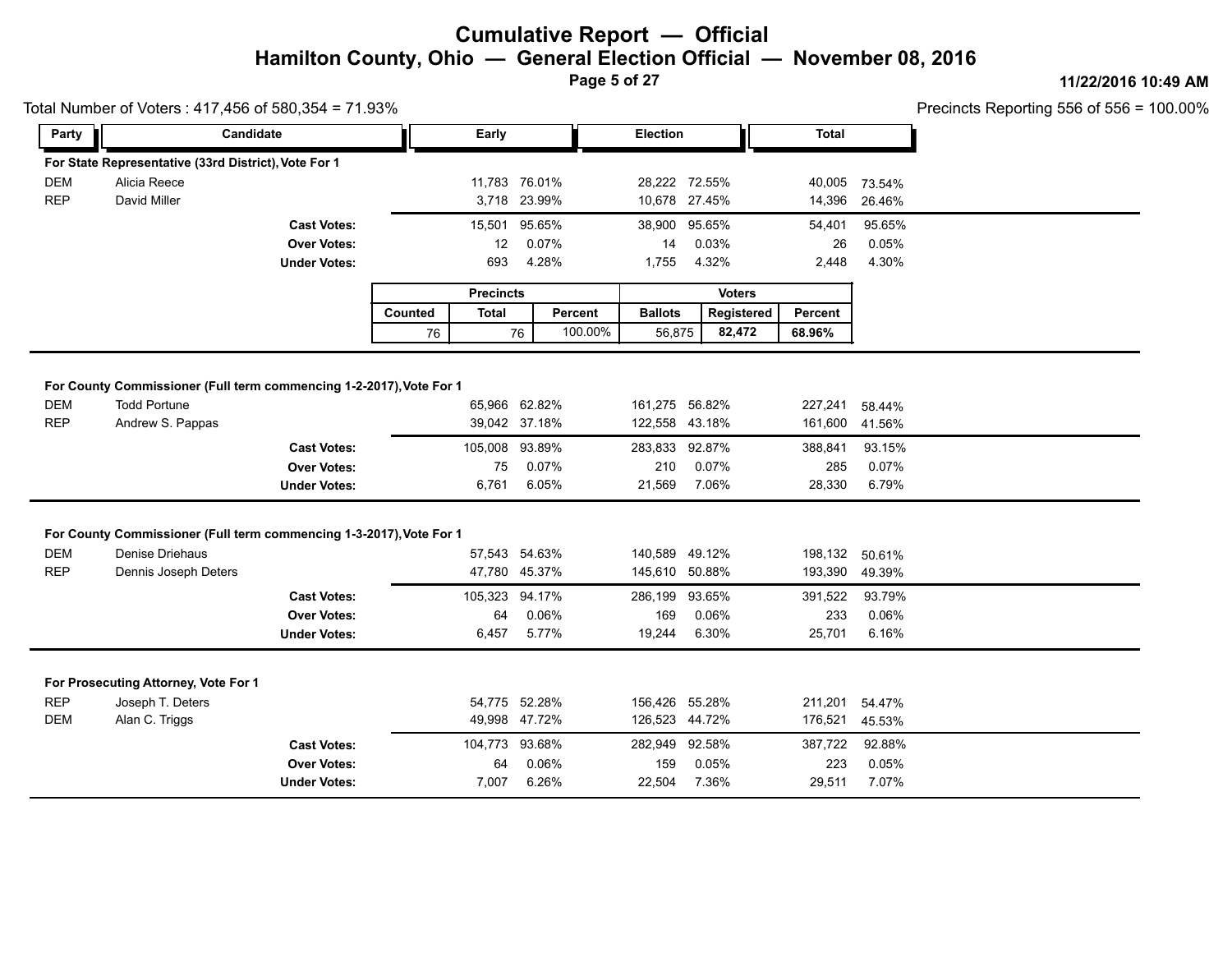**Page 6 of 27**

### **11/22/2016 10:49 AM**

|            | Total Number of Voters: 417,456 of 580,354 = 71.93%    |                                          |       |                |                 |                 |                 |        | Precincts Reporting 556 of 556 = |
|------------|--------------------------------------------------------|------------------------------------------|-------|----------------|-----------------|-----------------|-----------------|--------|----------------------------------|
| Party      | <b>Candidate</b>                                       |                                          | Early |                | <b>Election</b> |                 | <b>Total</b>    |        |                                  |
|            | For Clerk of the Court of Common Pleas, Vote For 1     |                                          |       |                |                 |                 |                 |        |                                  |
| <b>DEM</b> | <b>Aftab Pureval</b>                                   |                                          |       | 54,503 52.28%  |                 | 149,039 52.45%  | 203,542         | 52.40% |                                  |
| <b>REP</b> | <b>Tracy Winkler</b>                                   |                                          |       | 49,758 47.72%  |                 | 135,111 47.55%  | 184,869         | 47.60% |                                  |
|            |                                                        | <b>Cast Votes:</b>                       |       | 104,261 93.22% | 284,150         | 92.98%          | 388,411         | 93.04% |                                  |
|            |                                                        | <b>Over Votes:</b>                       | 145   | 0.13%          | 385             | 0.13%           | 530             | 0.13%  |                                  |
|            |                                                        | <b>Under Votes:</b>                      | 7,438 | 6.65%          | 21,077          | 6.90%           | 28,515          | 6.83%  |                                  |
|            | For Sheriff, Vote For 1                                |                                          |       |                |                 |                 |                 |        |                                  |
| <b>DEM</b> | Jim Neil                                               |                                          |       | 66,596 64.37%  |                 | 171,574 60.77%  | 238,170         | 61.74% |                                  |
| <b>REP</b> | Gary Lee                                               |                                          |       | 36,858 35.63%  | 110,764         | 39.23%          | 147,622 38.26%  |        |                                  |
|            |                                                        | <b>Cast Votes:</b>                       |       | 103,454 92.50% | 282,338         | 92.38%          | 385,792         | 92.42% |                                  |
|            |                                                        | <b>Over Votes:</b>                       | 89    | 0.08%          | 236             | 0.08%           | 325             | 0.08%  |                                  |
|            |                                                        | <b>Under Votes:</b>                      | 8,301 | 7.42%          | 23,038          | 7.54%           | 31,339          | 7.51%  |                                  |
|            |                                                        |                                          |       |                |                 |                 |                 |        |                                  |
|            | For County Recorder, Vote For 1                        |                                          |       |                |                 |                 |                 |        |                                  |
| <b>REP</b> | Norbert A. Nadel                                       |                                          |       | 48,243 47.04%  |                 | 142,005 51.49%  | 190,248         | 50.28% |                                  |
| <b>DEM</b> | <b>Wayne Coates</b>                                    |                                          |       | 54,314 52.96%  |                 | 133,782 48.51%  | 188,096         | 49.72% |                                  |
|            |                                                        | <b>Cast Votes:</b>                       |       | 102,557 91.70% | 275,787         | 90.24%          | 378,344         | 90.63% |                                  |
|            |                                                        | <b>Over Votes:</b>                       | 81    | 0.07%          | 166             | 0.05%           | 247             | 0.06%  |                                  |
|            |                                                        | <b>Under Votes:</b>                      | 9,206 | 8.23%          | 29,659          | 9.70%           | 38,865          | 9.31%  |                                  |
|            | For County Treasurer, Vote For 1                       |                                          |       |                |                 |                 |                 |        |                                  |
| <b>REP</b> | Robert A. Goering                                      |                                          |       | 54,375 52.68%  |                 | 154,131 55.45%  | 208,506         | 54.70% |                                  |
| <b>DEM</b> | Seth T. Walsh                                          |                                          |       | 48,850 47.32%  |                 | 123,822 44.55%  | 172,672 45.30%  |        |                                  |
|            |                                                        | <b>Cast Votes:</b>                       |       | 103,225 92.29% | 277,953         | 90.95%          | 381,178         | 91.31% |                                  |
|            |                                                        | <b>Over Votes:</b>                       | 69    | 0.06%          | 133             | 0.04%           | 202             | 0.05%  |                                  |
|            |                                                        | <b>Under Votes:</b>                      | 8,550 | 7.64%          | 27,526          | 9.01%           | 36,076          | 8.64%  |                                  |
|            |                                                        |                                          |       |                |                 |                 |                 |        |                                  |
| <b>REP</b> | For County Engineer, Vote For 1<br>Theodore B. Hubbard |                                          |       | 62,690 100.00% |                 | 180,368 100.00% | 243,058 100.00% |        |                                  |
|            |                                                        |                                          |       | 62,690 56.05%  |                 | 180,368 59.02%  | 243,058         | 58.22% |                                  |
|            |                                                        | <b>Cast Votes:</b><br><b>Over Votes:</b> | 0     | 0.00%          | 0               | 0.00%           | $\mathbf 0$     | 0.00%  |                                  |
|            |                                                        |                                          |       | 49,154 43.95%  |                 | 125,244 40.98%  | 174,398 41.78%  |        |                                  |
|            |                                                        | <b>Under Votes:</b>                      |       |                |                 |                 |                 |        |                                  |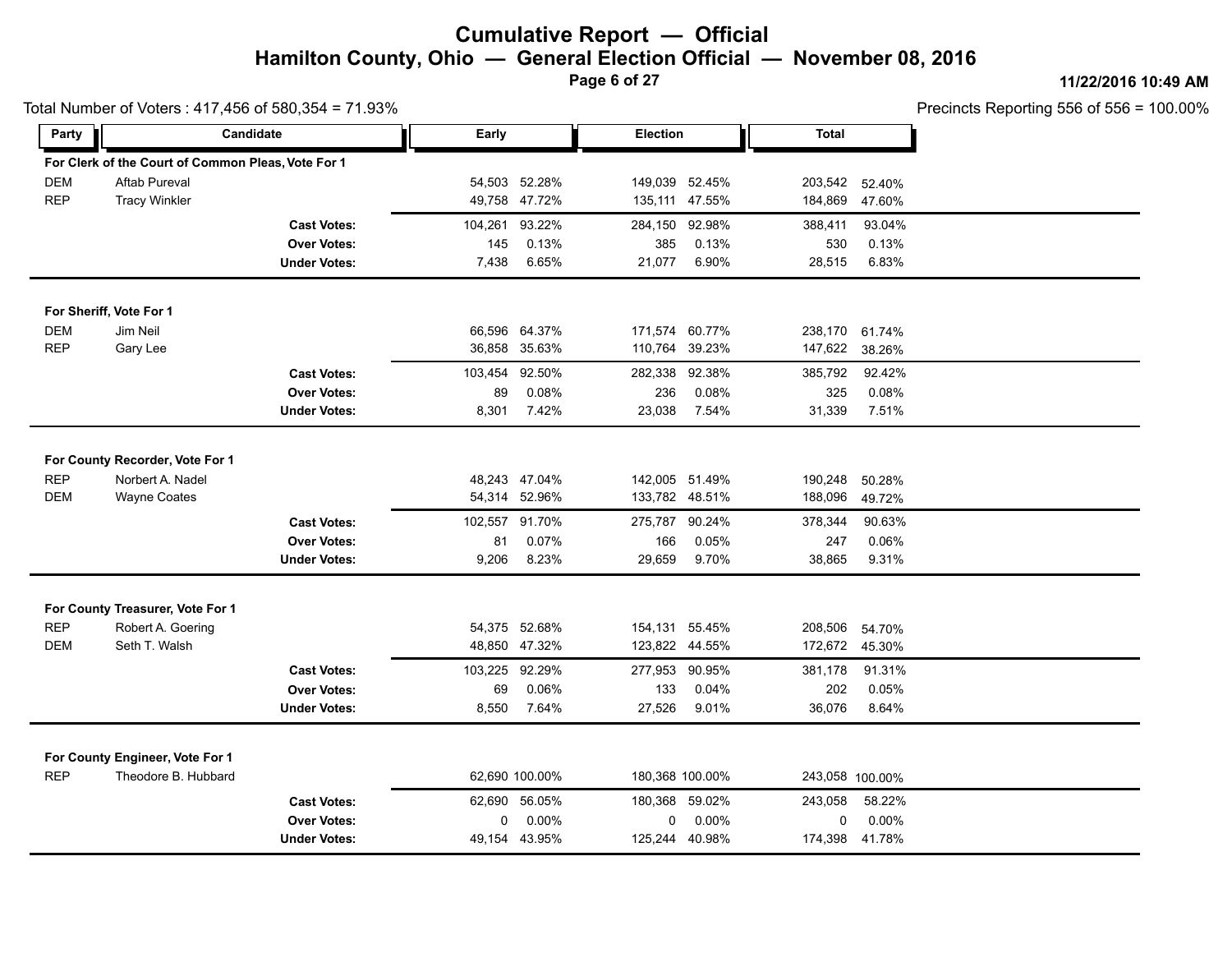**Page 7 of 27**

### **11/22/2016 10:49 AM**

|            | Total Number of Voters: 417,456 of 580,354 = 71.93%                                            |                                          |              |                                                          |                                                           |               |                                      | Precincts Reporting 556 of 556 = 100.00% |  |
|------------|------------------------------------------------------------------------------------------------|------------------------------------------|--------------|----------------------------------------------------------|-----------------------------------------------------------|---------------|--------------------------------------|------------------------------------------|--|
| Party      | <b>Candidate</b>                                                                               |                                          | <b>Early</b> |                                                          | Election                                                  |               | <b>Total</b>                         |                                          |  |
|            | For Coroner, Vote For 1                                                                        |                                          |              |                                                          |                                                           |               |                                      |                                          |  |
| <b>DEM</b> | Lakshmi Kode Sammarco                                                                          |                                          |              | 69,726 67.70%                                            | 169,059 61.21%                                            |               | 238,785                              | 62.97%                                   |  |
| <b>REP</b> | <b>Bret Bruder</b>                                                                             |                                          |              | 33,274 32.30%                                            | 107,155 38.79%                                            |               | 140,429                              | 37.03%                                   |  |
|            |                                                                                                | <b>Cast Votes:</b>                       |              | 103,000 92.09%                                           | 276,214                                                   | 90.38%        | 379,214                              | 90.84%                                   |  |
|            |                                                                                                | <b>Over Votes:</b>                       | 63           | 0.06%                                                    | 137                                                       | 0.04%         | 200                                  | 0.05%                                    |  |
|            |                                                                                                | <b>Under Votes:</b>                      | 8,781        | 7.85%                                                    | 29,261                                                    | 9.57%         | 38,042                               | 9.11%                                    |  |
|            | For Chief Justice of the Supreme Court (Full term commencing 1-1-2017), Vote For 1             |                                          |              |                                                          |                                                           |               |                                      |                                          |  |
|            | Maureen O'Connor                                                                               |                                          |              | 64,566 100.00%                                           | 184,133 100.00%                                           |               | 248,699 100.00%                      |                                          |  |
|            |                                                                                                | <b>Cast Votes:</b>                       |              | 64,566 57.73%                                            | 184,133 60.25%                                            |               | 248,699                              | 59.57%                                   |  |
|            |                                                                                                | <b>Over Votes:</b>                       | 0            | $0.00\%$                                                 | 0                                                         | 0.00%         | 0                                    | 0.00%                                    |  |
|            |                                                                                                | <b>Under Votes:</b>                      |              | 47,278 42.27%                                            | 121,479 39.75%                                            |               | 168,757 40.43%                       |                                          |  |
|            | Pat Fischer<br>John P. O'Donnell                                                               | <b>Cast Votes:</b><br><b>Over Votes:</b> | 93           | 46,098 52.77%<br>41,261 47.23%<br>87,359 78.11%<br>0.08% | 121,887 53.86%<br>104,403 46.14%<br>226,290 74.04%<br>194 | 0.06%         | 167,985<br>145,664<br>313,649<br>287 | 53.56%<br>46.44%<br>75.13%<br>0.07%      |  |
|            |                                                                                                | <b>Under Votes:</b>                      |              | 24,392 21.81%                                            |                                                           | 79,128 25.89% | 103,520 24.80%                       |                                          |  |
|            | For Justice of the Supreme Court (Full term commencing 1-2-2017), Vote For 1                   |                                          |              |                                                          |                                                           |               |                                      |                                          |  |
|            | Pat DeWine                                                                                     |                                          |              | 47,855 51.16%                                            | 143,375 58.02%                                            |               | 191,230                              | 56.13%                                   |  |
|            | Cynthia Rice                                                                                   |                                          |              | 45,689 48.84%                                            | 103,752 41.98%                                            |               | 149,441                              | 43.87%                                   |  |
|            |                                                                                                | <b>Cast Votes:</b>                       |              | 93,544 83.64%                                            | 247,127 80.86%                                            |               | 340,671                              | 81.61%                                   |  |
|            |                                                                                                | <b>Over Votes:</b>                       | 76           | 0.07%                                                    | 213                                                       | 0.07%         | 289                                  | 0.07%                                    |  |
|            |                                                                                                | <b>Under Votes:</b>                      |              | 18,224 16.29%                                            |                                                           | 58,272 19.07% | 76,496                               | 18.32%                                   |  |
|            | For Judge of the Court of Appeals (First District) (Full term commencing 2-9-2017), Vote For 1 |                                          |              |                                                          |                                                           |               |                                      |                                          |  |
|            | Beth A. Myers                                                                                  |                                          |              | 58,532 100.00%                                           | 165,784 100.00%                                           |               | 224,316 100.00%                      |                                          |  |
|            |                                                                                                | <b>Cast Votes:</b>                       |              | 58,532 52.33%                                            | 165,784 54.25%                                            |               | 224,316                              | 53.73%                                   |  |
|            |                                                                                                | <b>Over Votes:</b>                       | 0            | $0.00\%$                                                 | 0                                                         | 0.00%         | 0                                    | 0.00%                                    |  |
|            |                                                                                                | <b>Under Votes:</b>                      |              | 53,312 47.67%                                            | 139,828 45.75%                                            |               | 193,140 46.27%                       |                                          |  |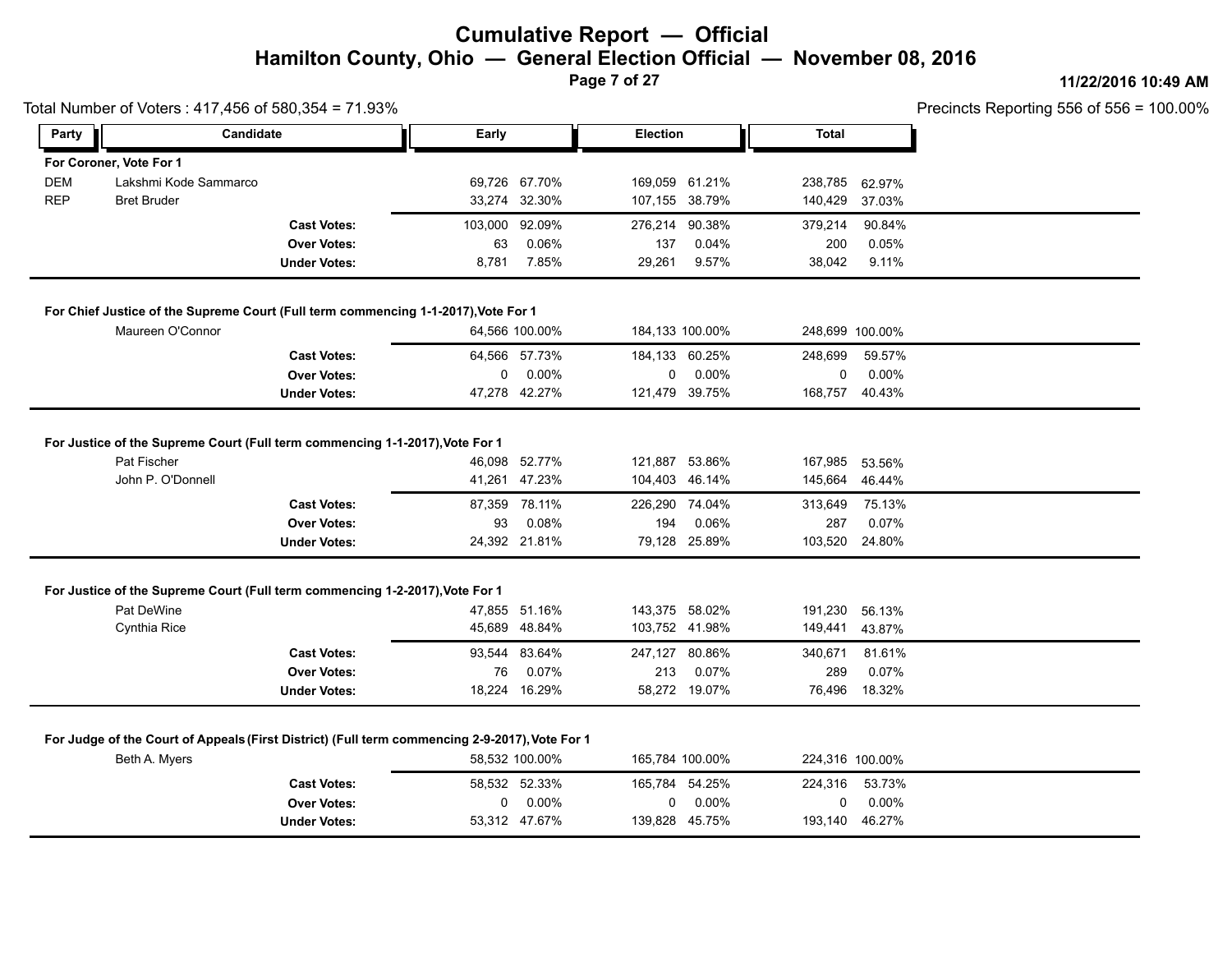**Page 8 of 27**

### **11/22/2016 10:49 AM**

| Precincts Reporting 556 of 556 = $100.00\%$ |
|---------------------------------------------|
|---------------------------------------------|

| Total Number of Voters: 417,456 of 580,354 = 71.93% |                     |                                                                                                 |       |                                                          |                                         |                                 |                           | Precincts Reporting 556 of 556 =           |  |
|-----------------------------------------------------|---------------------|-------------------------------------------------------------------------------------------------|-------|----------------------------------------------------------|-----------------------------------------|---------------------------------|---------------------------|--------------------------------------------|--|
| Party                                               | Candidate           |                                                                                                 | Early |                                                          | Election                                |                                 | <b>Total</b>              |                                            |  |
|                                                     |                     | For Judge of the Court of Appeals (First District) (Unexpired term ending 2-9-2019), Vote For 1 |       |                                                          |                                         |                                 |                           |                                            |  |
|                                                     | Marilyn Zayas-Davis |                                                                                                 |       | 46,517 53.31%                                            |                                         | 110,170 49.50%                  | 156,687                   | 50.58%                                     |  |
|                                                     | Peter Stautberg     |                                                                                                 |       | 40,741 46.69%                                            | 112,378 50.50%                          |                                 | 153,119                   | 49.42%                                     |  |
|                                                     |                     | <b>Cast Votes:</b>                                                                              |       | 87,258 78.02%                                            | 222,548 72.82%                          |                                 | 309,806                   | 74.21%                                     |  |
|                                                     |                     | <b>Over Votes:</b>                                                                              | 66    | 0.06%                                                    | 147                                     | 0.05%                           | 213                       | 0.05%                                      |  |
|                                                     |                     | <b>Under Votes:</b>                                                                             |       | 24,520 21.92%                                            |                                         | 82,917 27.13%                   |                           | 107,437 25.74%                             |  |
|                                                     |                     | For Judge of the Court of Common Pleas (Full term commencing 1-2-2017), Vote For 1              |       |                                                          |                                         |                                 |                           |                                            |  |
|                                                     | Jody Marie Luebbers |                                                                                                 |       | 64,624 100.00%                                           |                                         | 165,055 100.00%                 |                           | 229,679 100.00%                            |  |
|                                                     |                     | <b>Cast Votes:</b>                                                                              |       | 64,624 57.78%                                            |                                         | 165,055 54.01%                  | 229,679                   | 55.02%                                     |  |
|                                                     |                     | <b>Over Votes:</b>                                                                              | 0     | $0.00\%$                                                 | 0                                       | $0.00\%$                        | 0                         | 0.00%                                      |  |
|                                                     |                     | <b>Under Votes:</b>                                                                             |       | 47,220 42.22%                                            | 140,557 45.99%                          |                                 |                           | 187,777 44.98%                             |  |
|                                                     | Darlene Rogers      | <b>Cast Votes:</b><br><b>Over Votes:</b><br><b>Under Votes:</b>                                 | 83    | 44,904 50.29%<br>89,288 79.83%<br>0.07%<br>22,473 20.09% | 108,977 47.57%<br>229,102 74.96%<br>148 | 0.05%<br>76,362 24.99%          | 153,881<br>318,390<br>231 | 48.33%<br>76.27%<br>0.06%<br>98,835 23.68% |  |
| Tom Heekin                                          | Peter J. Stackpole  | For Judge of the Court of Common Pleas (Full term commencing 1-4-2017), Vote For 1              |       | 44,138 52.44%<br>40,037 47.56%                           |                                         | 118,437 55.38%<br>95,437 44.62% | 162,575<br>135,474        | 54.55%<br>45.45%                           |  |
|                                                     |                     | <b>Cast Votes:</b>                                                                              |       | 84,175 75.26%                                            | 213,874                                 | 69.98%                          | 298,049                   | 71.40%                                     |  |
|                                                     |                     | <b>Over Votes:</b>                                                                              | 77    | 0.07%                                                    | 115                                     | 0.04%                           | 192                       | 0.05%                                      |  |
|                                                     |                     |                                                                                                 |       |                                                          |                                         |                                 |                           |                                            |  |
|                                                     |                     | <b>Under Votes:</b>                                                                             |       | 27,592 24.67%                                            |                                         | 91,623 29.98%                   |                           | 119,215 28.56%                             |  |
|                                                     | Megan Shanahan      | For Judge of the Court of Common Pleas (Full term commencing 1-15-2017), Vote For 1             |       | 52,859 61.51%                                            |                                         | 148,832 66.81%                  | 201,691                   | 65.33%                                     |  |
|                                                     | Alvertis Bishop     |                                                                                                 |       | 33,081 38.49%                                            |                                         | 73,943 33.19%                   | 107,024                   | 34.67%                                     |  |
|                                                     |                     | <b>Cast Votes:</b>                                                                              |       | 85,940 76.84%                                            | 222,775 72.89%                          |                                 | 308,715                   | 73.95%                                     |  |
|                                                     |                     | <b>Over Votes:</b>                                                                              | 72    | 0.06%                                                    | 162                                     | 0.05%                           | 234                       | 0.06%                                      |  |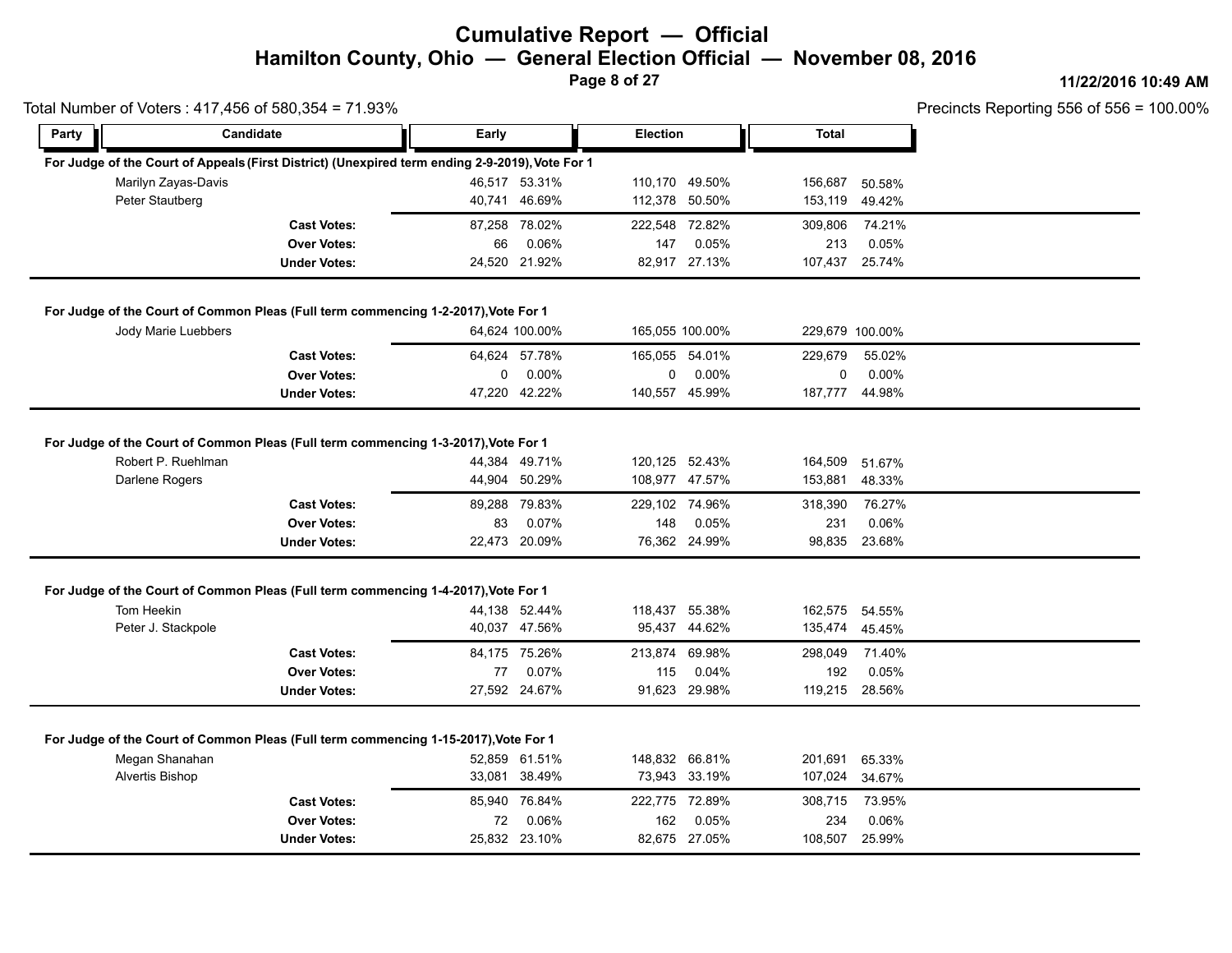**Page 9 of 27**

### **11/22/2016 10:49 AM**

Precincts Reporting 556 of 556 = 100.00%

|            | $O(d)$ Number of VOLETS . 417,400 OF 300,304 = 71.9370                                                                         |       |                |          |                 |                 |                 | - DISCRIPTION LIGHTING COOP OF SOLO - |
|------------|--------------------------------------------------------------------------------------------------------------------------------|-------|----------------|----------|-----------------|-----------------|-----------------|---------------------------------------|
| Party      | Candidate                                                                                                                      | Early |                | Election |                 | Total           |                 |                                       |
|            | For Judge of the Court of Common Pleas (Unexpired term ending 3-31-2019), Vote For 1                                           |       |                |          |                 |                 |                 |                                       |
| Lisa Allen |                                                                                                                                |       | 45,546 52.79%  |          | 125,030 56.23%  |                 | 170,576 55.27%  |                                       |
|            | Michael T. Mann                                                                                                                |       | 40,737 47.21%  |          | 97,311 43.77%   | 138,048         | 44.73%          |                                       |
|            | <b>Cast Votes:</b>                                                                                                             |       | 86,283 77.15%  |          | 222,341 72.75%  | 308,624         | 73.93%          |                                       |
|            | <b>Over Votes:</b>                                                                                                             | 92    | $0.08\%$       | 226      | 0.07%           | 318             | $0.08\%$        |                                       |
|            | <b>Under Votes:</b>                                                                                                            |       | 25,469 22.77%  |          | 83,045 27.17%   | 108,514         | 25.99%          |                                       |
|            | For Judge of the Court of Common Pleas (Domestic Relations Division) (Full term commencing 1-5-17), Vote For 1<br>Jon H. Sieve |       | 55,633 100.00% |          | 159,590 100.00% |                 | 215,223 100.00% |                                       |
|            | <b>Cast Votes:</b>                                                                                                             |       | 55,633 49.74%  |          | 159,590 52.22%  | 215,223         | 51.56%          |                                       |
|            | <b>Over Votes:</b>                                                                                                             | 0     | 0.00%          | $\Omega$ | $0.00\%$        | 0               | 0.00%           |                                       |
|            | <b>Under Votes:</b>                                                                                                            |       | 56,211 50.26%  |          | 146,022 47.78%  | 202,233         | 48.44%          |                                       |
|            |                                                                                                                                |       |                |          |                 |                 |                 |                                       |
|            | For Judge of the Court of Common Pleas (Domestic Relations Division) (Full term commencing 1-16-17), Vote For 1                |       |                |          |                 |                 |                 |                                       |
|            | Susan Laker Tolbert                                                                                                            |       | 57 395 100 00% |          | 162 903 100 00% | 220 298 100 00% |                 |                                       |

| Susan Laker Tolbert |        | 57.395 100.00% | 162.903 100.00% |         | 220,298 100.00% |  |
|---------------------|--------|----------------|-----------------|---------|-----------------|--|
| <b>Cast Votes:</b>  |        | 57.395 51.32%  | 162,903 53.30%  | 220,298 | 52.77%          |  |
| <b>Over Votes:</b>  |        | $0.00\%$       | $0.00\%$        |         | 0.00%           |  |
| <b>Under Votes:</b> | 54.449 | 48.68%         | 142.709 46.70%  | 197,158 | 47.23%          |  |
|                     |        |                |                 |         |                 |  |

#### **For Judge of the Court of Common Pleas (Juvenile Division) (Full term commencing 1-1-17), Vote For 1**

| Melissa Powers   |                     |     | 48,539 55.98% |                | 132,384 59.31% | 180,923        | 58.38% |  |
|------------------|---------------------|-----|---------------|----------------|----------------|----------------|--------|--|
| Darrell D. Payne |                     |     | 38,164 44.02% |                | 90,825 40.69%  | 128,989 41.62% |        |  |
|                  | <b>Cast Votes:</b>  |     | 86,703 77.52% | 223,209 73.04% |                | 309,912 74.24% |        |  |
|                  | <b>Over Votes:</b>  | 79. | 0.07%         | 172            | 0.06%          | 251            | 0.06%  |  |
|                  | <b>Under Votes:</b> |     | 25,062 22.41% |                | 82,231 26.91%  | 107,293 25.70% |        |  |

### Total Number of Voters  $\cdot$  417,456 of 580,354 = 71.93%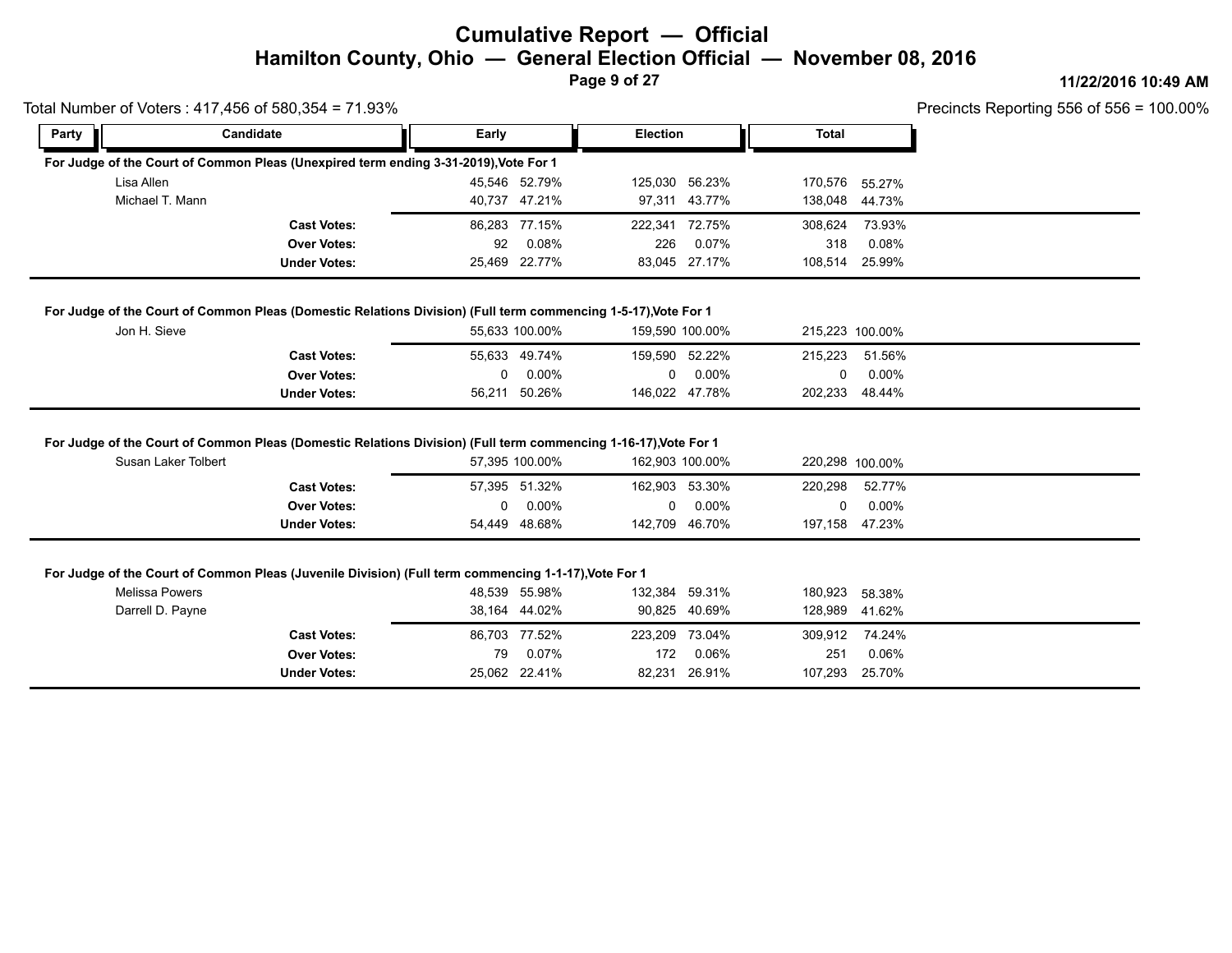**Page 10 of 27**

### **11/22/2016 10:49 AM**

|            |                                                                                                                                                                                      |              |                                                             |                    |                                                       |                     |                   |                                                          | Precincts Reporting 556 of 556 = 2 |
|------------|--------------------------------------------------------------------------------------------------------------------------------------------------------------------------------------|--------------|-------------------------------------------------------------|--------------------|-------------------------------------------------------|---------------------|-------------------|----------------------------------------------------------|------------------------------------|
| Party      | Candidate                                                                                                                                                                            |              | Early                                                       |                    | <b>Election</b>                                       |                     | <b>Total</b>      |                                                          |                                    |
|            | 1 PROPOSED CHARTER REVISION CITY OF BLUE ASH, Vote For 1                                                                                                                             |              |                                                             |                    |                                                       |                     |                   |                                                          |                                    |
| <b>YES</b> |                                                                                                                                                                                      |              | 1,191 70.77%                                                |                    | 2,841 67.92%                                          |                     |                   | 4,032 68.74%                                             |                                    |
| <b>NO</b>  |                                                                                                                                                                                      |              | 492 29.23%                                                  |                    | 1,342 32.08%                                          |                     | 1,834             | 31.26%                                                   |                                    |
|            | <b>Cast Votes:</b>                                                                                                                                                                   |              | 1,683 84.28%                                                |                    | 4,183 79.36%                                          |                     | 5,866             | 80.71%                                                   |                                    |
|            | <b>Over Votes:</b>                                                                                                                                                                   |              | $\mathbf{1}$                                                | 0.05%              | 3 <sup>7</sup>                                        | 0.06%               | 4                 | 0.06%                                                    |                                    |
|            | <b>Under Votes:</b>                                                                                                                                                                  |              | 313 15.67%                                                  |                    | 1,085 20.58%                                          |                     | 1,398             | 19.24%                                                   |                                    |
|            |                                                                                                                                                                                      |              | <b>Precincts</b>                                            |                    |                                                       | <b>Voters</b>       |                   |                                                          |                                    |
|            |                                                                                                                                                                                      | Counted      | <b>Total</b>                                                | Percent            | <b>Ballots</b>                                        | Registered          | Percent           |                                                          |                                    |
|            |                                                                                                                                                                                      | 10           | 10                                                          | 100.00%            | 7,268                                                 | 9,170               | 79.26%            |                                                          |                                    |
|            | 2 PARTICULAR PREMISES LOCAL OPTION JUDGMENT ENTRY GINGER'S BAR AND LOUNGE INC. PRECINCT CINTI 22-A, Vote For 1                                                                       |              |                                                             |                    |                                                       |                     |                   |                                                          |                                    |
| <b>NO</b>  |                                                                                                                                                                                      |              | 142 66.05%                                                  |                    | 328 55.22%                                            |                     | 470               | 58.10%                                                   |                                    |
| <b>YES</b> |                                                                                                                                                                                      |              | 73 33.95%                                                   |                    | 266 44.78%                                            |                     |                   | 339 41.90%                                               |                                    |
|            | <b>Cast Votes:</b>                                                                                                                                                                   |              | 215 90.72%                                                  |                    | 594 91.95%                                            |                     | 809               | 91.62%                                                   |                                    |
|            | <b>Over Votes:</b>                                                                                                                                                                   |              | 0                                                           | 0.00%              | 0                                                     | 0.00%               | $\mathbf 0$       | 0.00%                                                    |                                    |
|            | <b>Under Votes:</b>                                                                                                                                                                  |              | 22                                                          | 9.28%              | 52                                                    | 8.05%               | 74                | 8.38%                                                    |                                    |
|            |                                                                                                                                                                                      |              |                                                             |                    |                                                       |                     |                   |                                                          |                                    |
|            |                                                                                                                                                                                      |              | <b>Precincts</b>                                            |                    |                                                       | <b>Voters</b>       |                   |                                                          |                                    |
|            |                                                                                                                                                                                      | Counted      | <b>Total</b>                                                | Percent            | <b>Ballots</b>                                        | Registered          | Percent           |                                                          |                                    |
|            |                                                                                                                                                                                      | $\mathbf{1}$ | $\mathbf{1}$                                                | 100.00%            | 883                                                   | 1,390               | 63.53%            |                                                          |                                    |
|            | 3 PROPOSED TAX LEVY (ADDITIONAL) CITY OF DEER PARK, Vote For 1<br>FOR THE TAX LEVY<br><b>AGAINST THE TAX LEVY</b><br><b>Cast Votes:</b><br><b>Over Votes:</b><br><b>Under Votes:</b> |              | 365 60.03%<br>243 39.97%<br>608 94.41%<br>$\mathbf 1$<br>35 | 0.16%              | 1,399 63.33%<br>810 36.67%<br>2,209 96.17%<br>4<br>84 | 0.17%               | 2,817<br>5<br>119 | 1,764 62.62%<br>1,053 37.38%<br>95.78%<br>0.17%<br>4.05% |                                    |
|            |                                                                                                                                                                                      |              |                                                             | 5.43%              |                                                       | 3.66%               |                   |                                                          |                                    |
|            |                                                                                                                                                                                      |              | <b>Precincts</b>                                            |                    |                                                       | <b>Voters</b>       |                   |                                                          |                                    |
|            |                                                                                                                                                                                      | Counted<br>4 | <b>Total</b><br>$\overline{4}$                              | Percent<br>100.00% | <b>Ballots</b><br>2,941                               | Registered<br>3,921 | Percent<br>75.01% |                                                          |                                    |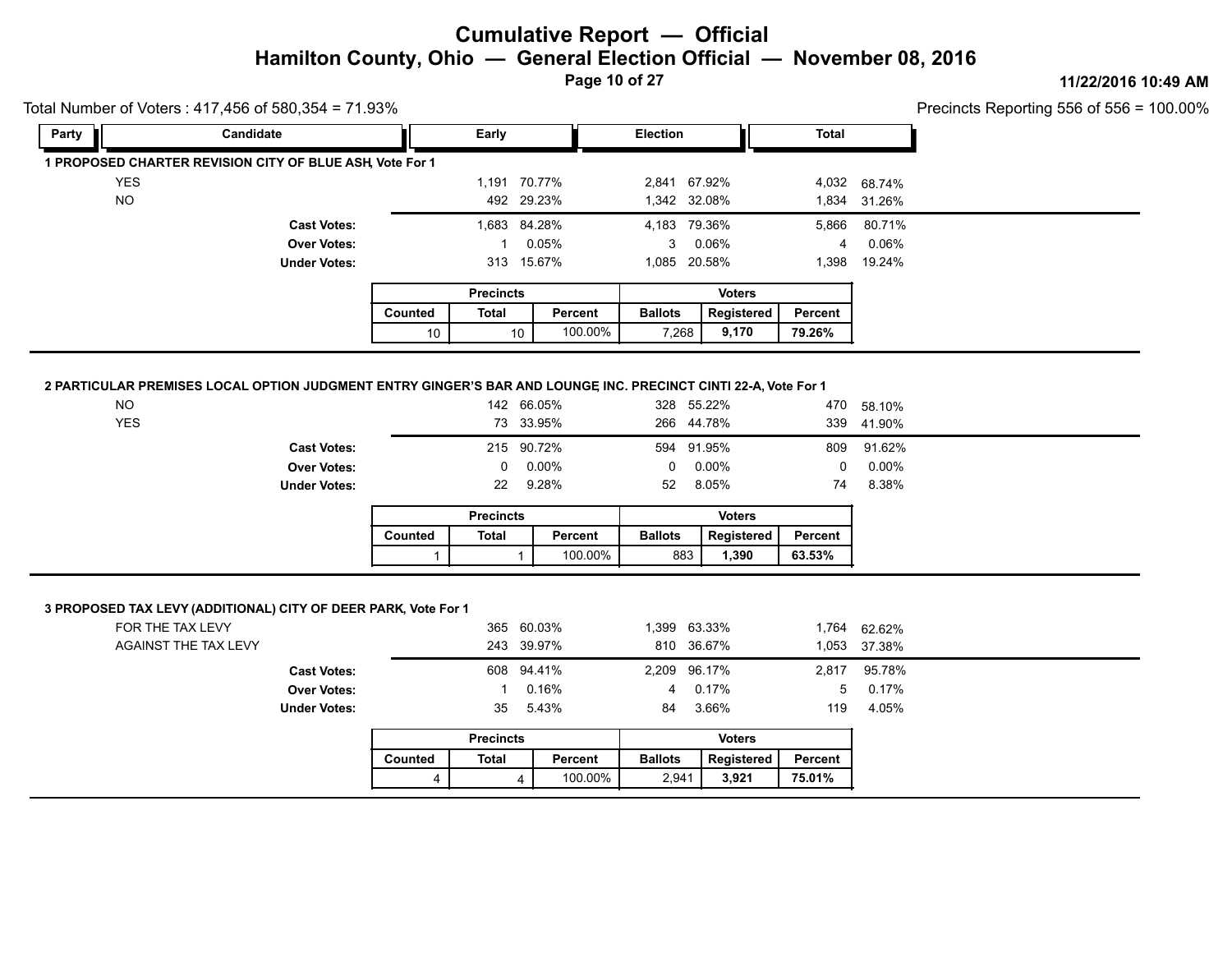**Page 11 of 27**

### **11/22/2016 10:49 AM**

|       | Total Number of Voters: 417,456 of 580,354 = 71.93%                                                                         |                  |                                          |               |                                              |               |         |                                        | Precincts Reporting 556 of 556 = 2 |
|-------|-----------------------------------------------------------------------------------------------------------------------------|------------------|------------------------------------------|---------------|----------------------------------------------|---------------|---------|----------------------------------------|------------------------------------|
| Party | Candidate                                                                                                                   |                  | Early                                    |               | <b>Election</b>                              |               | Total   |                                        |                                    |
|       | 4 PROPOSED TAX LEVY (RENEWAL) CITY OF NORTH COLLEGE HILL, Vote For 1                                                        |                  |                                          |               |                                              |               |         |                                        |                                    |
|       | FOR THE TAX LEVY                                                                                                            |                  | 617 63.35%                               |               | 1,809 58.19%                                 |               | 2,426   | 59.42%                                 |                                    |
|       | AGAINST THE TAX LEVY                                                                                                        |                  | 357 36.65%                               |               | 1,300 41.81%                                 |               | 1,657   | 40.58%                                 |                                    |
|       | <b>Cast Votes:</b>                                                                                                          |                  | 974 94.56%                               |               | 3,109 94.13%                                 |               | 4,083   | 94.23%                                 |                                    |
|       | <b>Over Votes:</b>                                                                                                          |                  | 3                                        | 0.29%         | $\overline{2}$                               | 0.06%         | 5       | 0.12%                                  |                                    |
|       | <b>Under Votes:</b>                                                                                                         |                  | 53                                       | 5.15%         | 192                                          | 5.81%         | 245     | 5.65%                                  |                                    |
|       |                                                                                                                             | <b>Precincts</b> |                                          | <b>Voters</b> |                                              |               |         |                                        |                                    |
|       |                                                                                                                             | Counted          | <b>Total</b>                             | Percent       | <b>Ballots</b>                               | Registered    | Percent |                                        |                                    |
|       |                                                                                                                             | $\overline{7}$   | $\overline{7}$                           | 100.00%       | 4,333                                        | 6,302         | 68.76%  |                                        |                                    |
|       | <b>Over Votes:</b><br><b>Under Votes:</b>                                                                                   |                  | $\mathbf 0$<br>216 13.19%                | $0.00\%$      | 12 0.18%<br>931 14.25%                       |               | 12      | 0.15%<br>1,147 14.04%                  |                                    |
|       |                                                                                                                             |                  | <b>Precincts</b>                         |               | <b>Voters</b>                                |               |         |                                        |                                    |
|       |                                                                                                                             | Counted          | <b>Total</b>                             | Percent       | <b>Ballots</b>                               | Registered    | Percent |                                        |                                    |
|       |                                                                                                                             | 11               | 11                                       | 100.00%       | 8,170                                        | 12,633        | 64.67%  |                                        |                                    |
|       | 6 PROPOSED TAX LEVY (RENEWAL) CITY OF NORWOOD, Vote For 1<br>FOR THE TAX LEVY<br>AGAINST THE TAX LEVY<br><b>Cast Votes:</b> |                  | 880 58.20%<br>632 41.80%<br>1,512 92.36% |               | 3,453 57.93%<br>2,508 42.07%<br>5,961 91.24% |               | 7,473   | 4,333 57.98%<br>3,140 42.02%<br>91.47% |                                    |
|       | <b>Over Votes:</b>                                                                                                          |                  | $\overline{2}$                           | 0.12%         | 8                                            | 0.12%         | 10      | 0.12%                                  |                                    |
|       | <b>Under Votes:</b>                                                                                                         |                  | 123                                      | 7.51%         | 564                                          | 8.63%         | 687     | 8.41%                                  |                                    |
|       |                                                                                                                             |                  | <b>Precincts</b>                         |               |                                              | <b>Voters</b> |         |                                        |                                    |
|       |                                                                                                                             |                  |                                          |               |                                              |               |         |                                        |                                    |
|       |                                                                                                                             | Counted          | Total                                    | Percent       | <b>Ballots</b>                               | Registered    | Percent |                                        |                                    |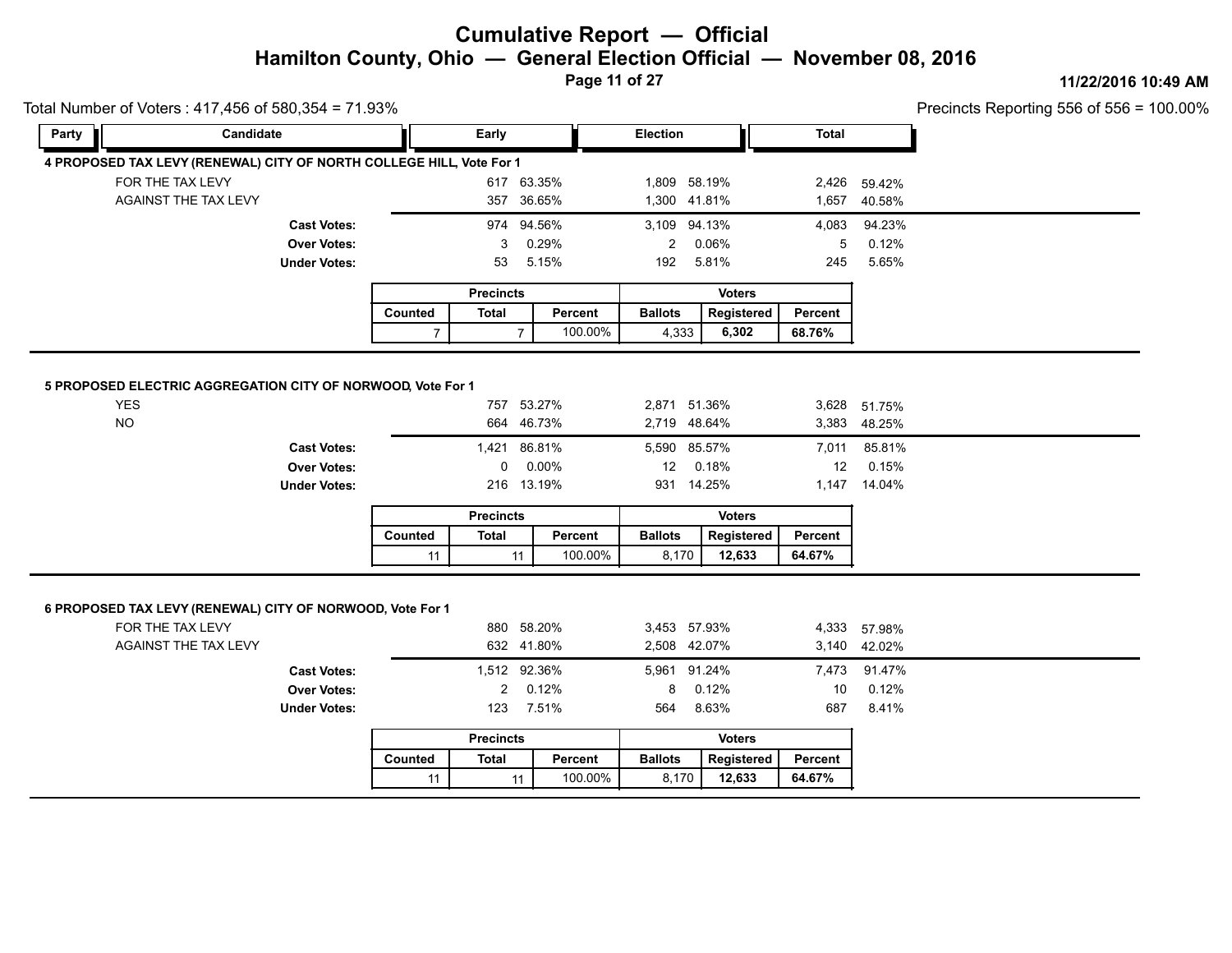**Page 12 of 27**

### **11/22/2016 10:49 AM**

Precincts Reporting 556 of 556 = 100.00%

|            | Total Number of Voters: 417,456 of 580,354 = 71.93%                                                                                                                                 |         |                       |                                                      |                 |                                                          |                              |                                              | Precincts Reporting 556 of 556 = 1 |
|------------|-------------------------------------------------------------------------------------------------------------------------------------------------------------------------------------|---------|-----------------------|------------------------------------------------------|-----------------|----------------------------------------------------------|------------------------------|----------------------------------------------|------------------------------------|
| Party      | Candidate                                                                                                                                                                           |         | Early                 |                                                      | <b>Election</b> |                                                          | <b>Total</b>                 |                                              |                                    |
|            | 7 PROPOSED CHARTER AMENDMENT CITY OF SPRINGDALE, Vote For 1                                                                                                                         |         |                       |                                                      |                 |                                                          |                              |                                              |                                    |
| <b>YES</b> |                                                                                                                                                                                     |         |                       | 749 69.67%                                           |                 | 1,871 65.56%                                             | 2,620                        | 66.68%                                       |                                    |
| <b>NO</b>  |                                                                                                                                                                                     |         |                       | 326 30.33%                                           |                 | 983 34.44%                                               | 1,309                        | 33.32%                                       |                                    |
|            | <b>Cast Votes:</b>                                                                                                                                                                  |         |                       | 1,075 76.51%                                         |                 | 2,854 77.34%                                             | 3,929                        | 77.11%                                       |                                    |
|            | <b>Over Votes:</b>                                                                                                                                                                  |         | 0                     | $0.00\%$                                             | 1               | 0.03%                                                    | 1                            | 0.02%                                        |                                    |
|            | <b>Under Votes:</b>                                                                                                                                                                 |         |                       | 330 23.49%                                           |                 | 835 22.63%                                               |                              | 1,165 22.87%                                 |                                    |
|            |                                                                                                                                                                                     |         | <b>Precincts</b>      |                                                      |                 | <b>Voters</b>                                            |                              |                                              |                                    |
|            |                                                                                                                                                                                     | Counted | <b>Total</b>          | Percent                                              | <b>Ballots</b>  | Registered                                               | Percent                      |                                              |                                    |
|            |                                                                                                                                                                                     | 8       |                       | 100.00%<br>8                                         | 5,095           | 6,757                                                    | 75.40%                       |                                              |                                    |
|            | <b>Cast Votes:</b><br><b>Over Votes:</b><br><b>Under Votes:</b>                                                                                                                     |         | 1<br><b>Precincts</b> | 1,410 80.62%<br>0.06%<br>338 19.33%                  |                 | 2,926 77.22%<br>2 0.05%<br>861 22.72%<br><b>Voters</b>   | 4,336<br>3                   | 78.30%<br>0.05%<br>1,199 21.65%              |                                    |
|            |                                                                                                                                                                                     | Counted | <b>Total</b>          | Percent                                              | <b>Ballots</b>  | Registered                                               | Percent                      |                                              |                                    |
|            |                                                                                                                                                                                     | 5       |                       | 100.00%<br>5                                         | 5,538           | 6,677                                                    | 82.94%                       |                                              |                                    |
|            | 9 PROPOSED TAX LEVY (RENEWAL) VILLAGE OF ADDYSTON, WATER, Vote For 1<br>FOR THE TAX LEVY<br>AGAINST THE TAX LEVY<br><b>Cast Votes:</b><br><b>Over Votes:</b><br><b>Under Votes:</b> |         | 0<br>1                | 21 75.00%<br>7 25.00%<br>28 96.55%<br>0.00%<br>3.45% | 0<br>13         | 170 62.96%<br>100 37.04%<br>270 95.41%<br>0.00%<br>4.59% | 191<br>107<br>298<br>0<br>14 | 64.09%<br>35.91%<br>95.51%<br>0.00%<br>4.49% |                                    |
|            |                                                                                                                                                                                     |         | <b>Precincts</b>      |                                                      |                 | <b>Voters</b>                                            |                              |                                              |                                    |
|            |                                                                                                                                                                                     | Counted | Total                 | Percent                                              | <b>Ballots</b>  | Registered                                               | Percent                      |                                              |                                    |

1 100.00%

312 574

100.00% **574 54.36%** 

1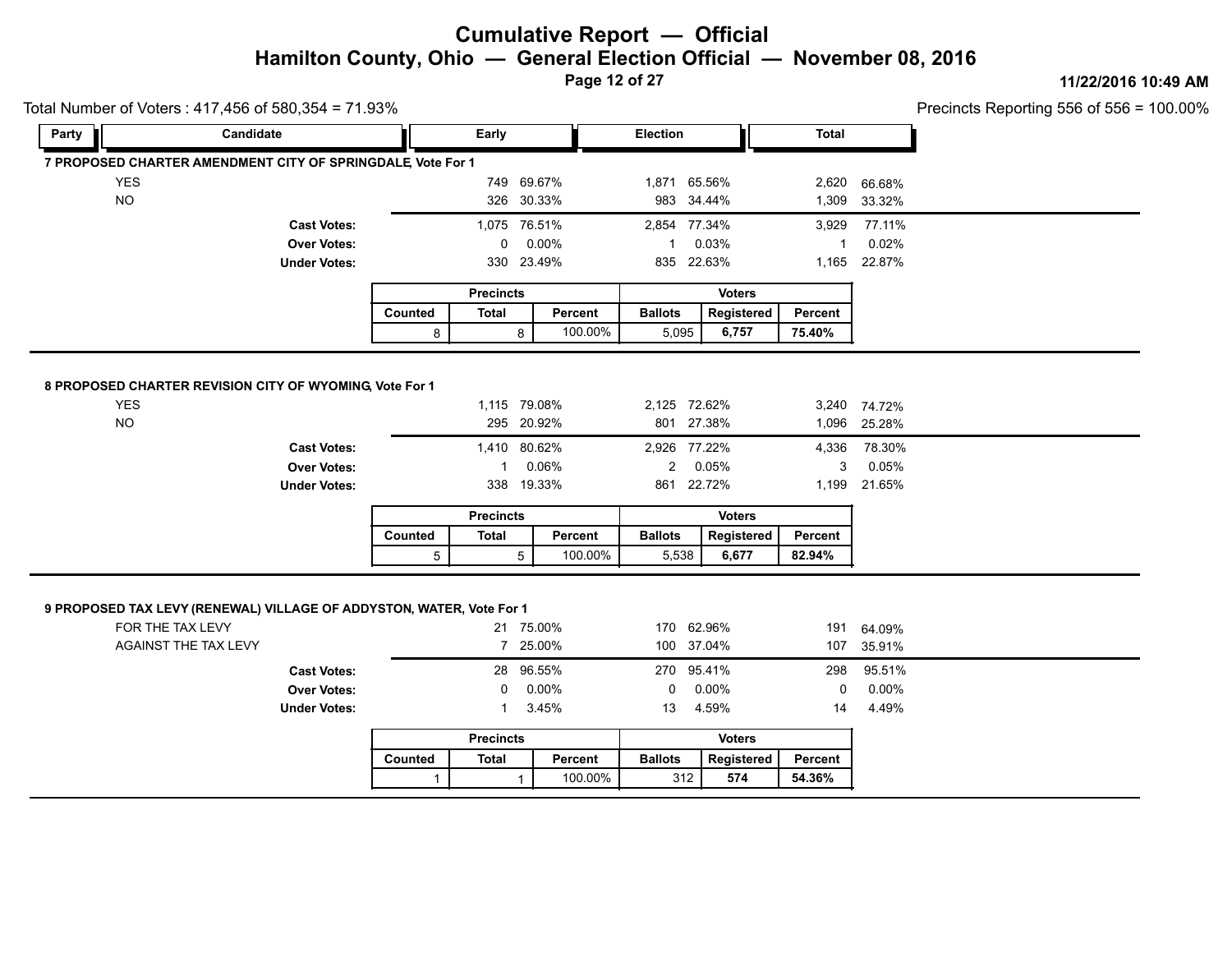**Page 13 of 27**

### **11/22/2016 10:49 AM**

| Total Number of Voters: 417,456 of 580,354 = 71.93% |                                                                        |         |                  |                         |                          |                |                |                  |  |
|-----------------------------------------------------|------------------------------------------------------------------------|---------|------------------|-------------------------|--------------------------|----------------|----------------|------------------|--|
| Party                                               | Candidate                                                              |         | Early            |                         | <b>Election</b>          |                | <b>Total</b>   |                  |  |
|                                                     | 10 PROPOSED TAX LEVY (RENEWAL) VILLAGE OF ADDYSTON, SEWAGE, Vote For 1 |         |                  |                         |                          |                |                |                  |  |
| FOR THE TAX LEVY                                    |                                                                        |         |                  | 20 71.43%               | 166 61.94%               |                | 186            | 62.84%           |  |
| AGAINST THE TAX LEVY                                |                                                                        |         |                  | 8 28.57%                | 102 38.06%               |                | 110            | 37.16%           |  |
|                                                     | <b>Cast Votes:</b>                                                     |         |                  | 28 96.55%               | 268 94.70%               |                | 296            | 94.87%           |  |
|                                                     | <b>Over Votes:</b>                                                     |         | 0                | 0.00%                   | 0                        | 0.00%          | $\mathbf{0}$   | $0.00\%$         |  |
|                                                     | <b>Under Votes:</b>                                                    |         |                  | 3.45%                   | 15                       | 5.30%          | 16             | 5.13%            |  |
|                                                     |                                                                        |         | <b>Precincts</b> |                         |                          | <b>Voters</b>  |                |                  |  |
|                                                     |                                                                        | Counted | <b>Total</b>     | <b>Percent</b>          | <b>Ballots</b>           | Registered     | Percent        |                  |  |
|                                                     |                                                                        |         |                  |                         |                          |                |                |                  |  |
|                                                     | 11 PROPOSED TAX LEVY (RENEWAL) VILLAGE OF CLEVES, Vote For 1           | 1       |                  | 100.00%<br>1            | 312                      | 574            | 54.36%         |                  |  |
| FOR THE TAX LEVY<br>AGAINST THE TAX LEVY            |                                                                        |         |                  | 192 65.98%<br>99 34.02% | 776 66.78%<br>386 33.22% |                | 968<br>485     | 66.62%           |  |
|                                                     | <b>Cast Votes:</b>                                                     |         |                  | 291 96.68%              | 1,162 94.78%             |                | 1,453          | 33.38%<br>95.15% |  |
|                                                     | <b>Over Votes:</b>                                                     |         | 0                |                         | $\overline{2}$           |                | $\overline{c}$ |                  |  |
|                                                     | <b>Under Votes:</b>                                                    |         | 10               | $0.00\%$<br>3.32%       | 62                       | 0.16%<br>5.06% | 72             | 0.13%<br>4.72%   |  |
|                                                     |                                                                        |         | <b>Precincts</b> |                         |                          | <b>Voters</b>  |                |                  |  |
|                                                     |                                                                        | Counted | Total            | Percent                 | <b>Ballots</b>           | Registered     | Percent        |                  |  |

| <b>YES</b><br><b>NO</b>                  |    | 323 67.43%<br>156 32.57%      | 813 64.07%<br>456 35.93% |      | l,136 64.99%<br>612 35.01% |  |
|------------------------------------------|----|-------------------------------|--------------------------|------|----------------------------|--|
| <b>Cast Votes:</b><br><b>Over Votes:</b> |    | 479 87.41%<br>$0\quad 0.00\%$ | 1,269 89.62%<br>0.28%    | .748 | 89.00%<br>0.20%            |  |
| Under Votes:                             | 69 | 12.59%                        | 143 10.10%               |      | 212 10.79%                 |  |

|         | <b>Precincts</b> |         |                | <b>Voters</b> |         |  |  |  |
|---------|------------------|---------|----------------|---------------|---------|--|--|--|
| Counted | Total            | Percent | <b>Ballots</b> | Registered    | Percent |  |  |  |
|         |                  | 100.00% | 1.964          | 2.340         | 83.93%  |  |  |  |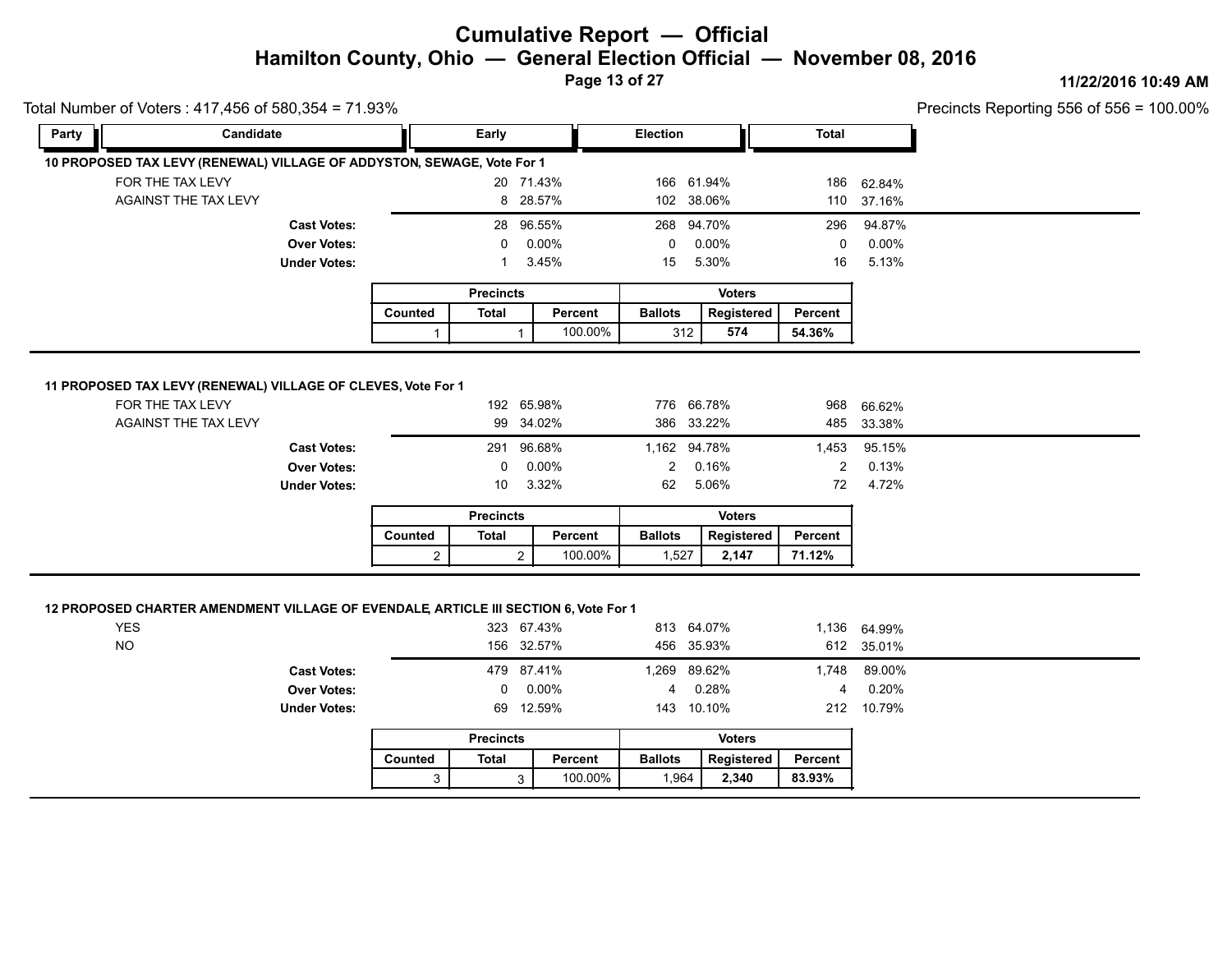**Page 14 of 27**

### **11/22/2016 10:49 AM**

100.00%

| Party                   |                                                                                     |         |                                    |                                  |                                            |                        |                      |                           |  |
|-------------------------|-------------------------------------------------------------------------------------|---------|------------------------------------|----------------------------------|--------------------------------------------|------------------------|----------------------|---------------------------|--|
|                         | Candidate                                                                           |         | Early                              |                                  | <b>Election</b>                            |                        | <b>Total</b>         |                           |  |
|                         | 13 PROPOSED CHARTER AMENDMENT VILLAGE OF EVENDALE VACANCIES, Vote For 1             |         |                                    |                                  |                                            |                        |                      |                           |  |
| <b>YES</b>              |                                                                                     |         |                                    | 437 88.10%                       | 1,159 89.71%                               |                        |                      | 1,596 89.26%              |  |
| <b>NO</b>               |                                                                                     |         |                                    | 59 11.90%                        | 133 10.29%                                 |                        |                      | 192 10.74%                |  |
|                         | <b>Cast Votes:</b>                                                                  |         |                                    | 496 90.51%                       | 1,292 91.24%                               |                        | 1,788                | 91.04%                    |  |
|                         | <b>Over Votes:</b>                                                                  |         | 0                                  | 0.00%                            | $2^{\circ}$                                | 0.14%                  | $\overline{2}$       | 0.10%                     |  |
|                         | <b>Under Votes:</b>                                                                 |         | $52^{\circ}$                       | 9.49%                            | 122                                        | 8.62%                  | 174                  | 8.86%                     |  |
|                         |                                                                                     |         | <b>Precincts</b>                   |                                  |                                            | <b>Voters</b>          |                      |                           |  |
|                         |                                                                                     | Counted | <b>Total</b>                       | Percent                          | <b>Ballots</b>                             | Registered             | <b>Percent</b>       |                           |  |
|                         |                                                                                     | 3       |                                    | 100.00%<br>3                     | 1,964                                      | 2,340                  | 83.93%               |                           |  |
| <b>NO</b>               |                                                                                     |         |                                    | 83 17.47%                        | 246 19.51%                                 |                        | 329                  | 18.95%                    |  |
|                         | <b>Cast Votes:</b><br><b>Over Votes:</b><br><b>Under Votes:</b>                     |         | $\overline{2}$<br><b>Precincts</b> | 475 86.68%<br>0.36%<br>71 12.96% | 1,261 89.05%<br>$\mathbf{1}$<br>154 10.88% | 0.07%<br><b>Voters</b> | 1,736<br>3<br>225    | 88.39%<br>0.15%<br>11.46% |  |
|                         |                                                                                     | Counted | <b>Total</b>                       | Percent                          | <b>Ballots</b>                             | Registered             | <b>Percent</b>       |                           |  |
|                         |                                                                                     | 3       |                                    | 100.00%<br>3                     | 1,964                                      | 2,340                  | 83.93%               |                           |  |
| <b>YES</b><br><b>NO</b> | 15 PROPOSED CHARTER AMENDMENT VILLAGE OF EVENDALE, ARTICLE IV SECTION 4, Vote For 1 |         |                                    | 392 82.88%<br>81 17.12%          | 1,017 80.71%<br>243 19.29%                 |                        | 324                  | 1,409 81.30%<br>18.70%    |  |
|                         | <b>Cast Votes:</b><br><b>Over Votes:</b>                                            |         | 0                                  | 473 86.31%<br>$0.00\%$           | 1,260 88.98%<br>0                          | $0.00\%$               | 1,733<br>$\mathbf 0$ | 88.24%<br>$0.00\%$        |  |

|         | <b>Precincts</b> |         | <b>Voters</b>  |            |         |  |  |
|---------|------------------|---------|----------------|------------|---------|--|--|
| Counted | Total            | Percent | <b>Ballots</b> | Registered | Percent |  |  |
|         | ົ<br>ີ           | 100.00% | .964           | 2.340      | 83.93%  |  |  |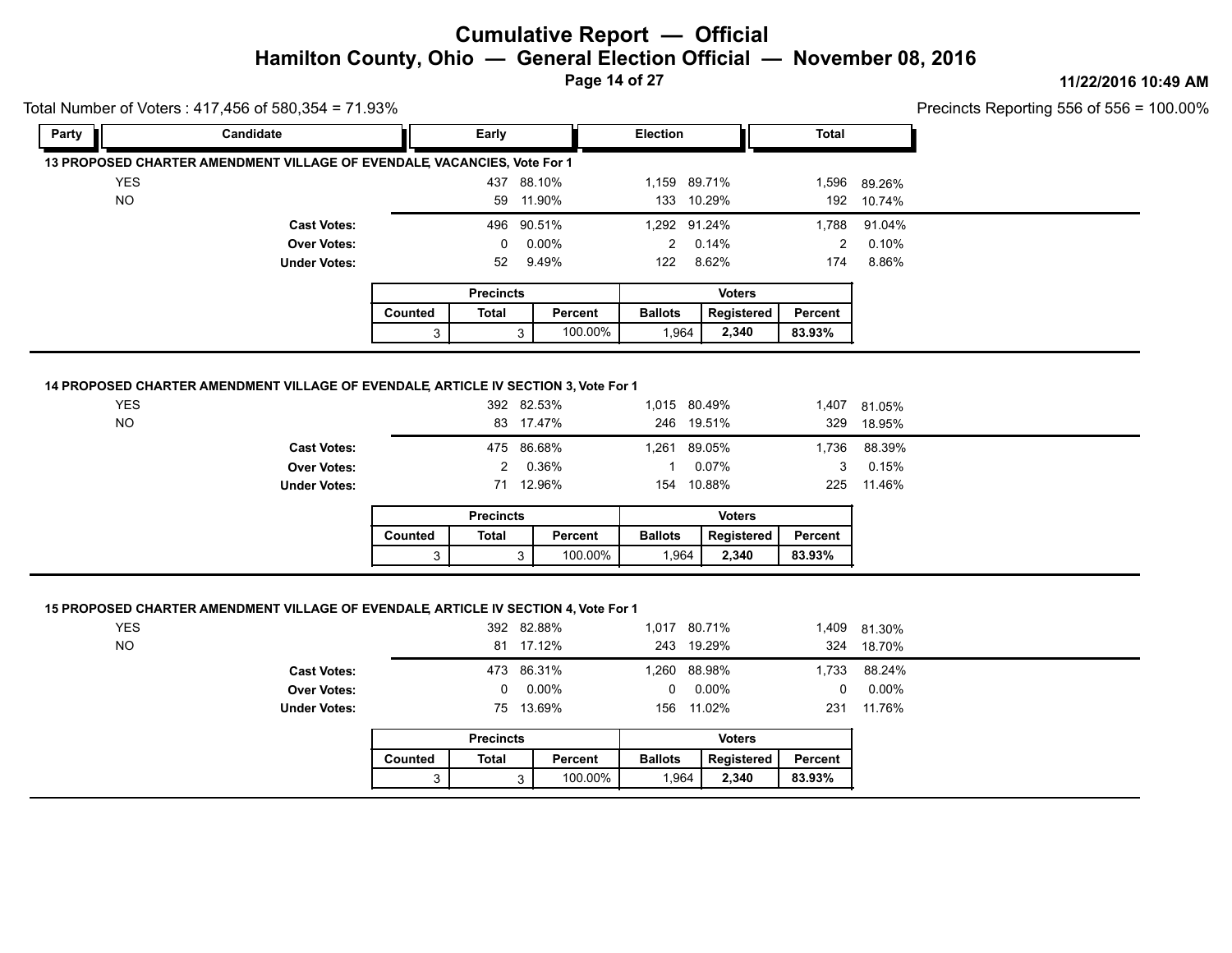**Page 15 of 27**

### **11/22/2016 10:49 AM**

| Candidate  |                                                                                                                                    |         |                  |                        |                                        |               |                   |                            |  |
|------------|------------------------------------------------------------------------------------------------------------------------------------|---------|------------------|------------------------|----------------------------------------|---------------|-------------------|----------------------------|--|
| Party      |                                                                                                                                    |         | Early            |                        | <b>Election</b>                        |               | <b>Total</b>      |                            |  |
|            | 16 PROPOSED CHARTER AMENDMENT VILLAGE OF EVENDALE, ARTICLE VII SECTION 2, Vote For 1                                               |         |                  |                        |                                        |               |                   |                            |  |
| <b>YES</b> |                                                                                                                                    |         | 378 81.82%       |                        | 1,020 82.52%                           |               | 1,398             | 82.33%                     |  |
| <b>NO</b>  |                                                                                                                                    |         |                  | 84 18.18%              | 216 17.48%                             |               | 300               | 17.67%                     |  |
|            | <b>Cast Votes:</b>                                                                                                                 |         | 462 84.31%       |                        | 1,236 87.29%                           |               | 1,698             | 86.46%                     |  |
|            | <b>Over Votes:</b>                                                                                                                 |         | 0                | $0.00\%$               | 1                                      | 0.07%         | $\mathbf{1}$      | 0.05%                      |  |
|            | <b>Under Votes:</b>                                                                                                                |         |                  | 86 15.69%              | 179 12.64%                             |               | 265               | 13.49%                     |  |
|            |                                                                                                                                    |         | <b>Precincts</b> |                        |                                        | <b>Voters</b> |                   |                            |  |
|            |                                                                                                                                    | Counted | <b>Total</b>     | Percent                | <b>Ballots</b>                         | Registered    | Percent           |                            |  |
|            |                                                                                                                                    | 3       | 3 <sup>1</sup>   | 100.00%                | 1,964                                  | 2,340         | 83.93%            |                            |  |
|            |                                                                                                                                    |         |                  |                        |                                        |               |                   |                            |  |
|            | 17 PROPOSED CHARTER AMENDMENT VILLAGE OF EVENDALE, ARTICLE V SECTION 6, Vote For 1                                                 |         |                  |                        |                                        |               |                   |                            |  |
| <b>YES</b> |                                                                                                                                    |         | 300 63.83%       |                        | 647 51.03%                             |               |                   | 947 54.49%                 |  |
| <b>NO</b>  |                                                                                                                                    |         | 170 36.17%       |                        | 621 48.97%                             |               |                   | 791 45.51%                 |  |
|            | <b>Cast Votes:</b>                                                                                                                 |         | 470 85.77%       |                        | 1,268 89.55%                           |               | 1,738             | 88.49%                     |  |
|            | <b>Over Votes:</b>                                                                                                                 |         | $\mathbf{1}$     | 0.18%                  |                                        | 2 0.14%       | 3                 | 0.15%                      |  |
|            |                                                                                                                                    |         |                  |                        |                                        |               |                   |                            |  |
|            | <b>Under Votes:</b>                                                                                                                |         |                  | 77 14.05%              | 146 10.31%                             |               | 223               | 11.35%                     |  |
|            |                                                                                                                                    |         | <b>Precincts</b> |                        |                                        | <b>Voters</b> |                   |                            |  |
|            |                                                                                                                                    | Counted | Total            | Percent                | <b>Ballots</b>                         | Registered    | Percent           |                            |  |
|            |                                                                                                                                    | 3       | 3                | 100.00%                | 1,964                                  | 2,340         | 83.93%            |                            |  |
|            | 18 PROPOSED TAX LEVY (ADDITIONAL) VILLAGE OF FAIRFAX, Vote For 1<br>FOR THE TAX LEVY<br>AGAINST THE TAX LEVY<br><b>Cast Votes:</b> |         | 142 97.93%       | 69 48.59%<br>73 51.41% | 379 51.71%<br>354 48.29%<br>733 93.73% |               | 448<br>427<br>875 | 51.20%<br>48.80%<br>94.39% |  |
|            | <b>Over Votes:</b>                                                                                                                 |         | 0                | 0.00%                  | $\mathbf{1}$                           | 0.13%         | $\mathbf{1}$      | 0.11%                      |  |
|            | <b>Under Votes:</b>                                                                                                                |         | 3                | 2.07%                  | 48                                     | 6.14%         | 51                | 5.50%                      |  |
|            |                                                                                                                                    |         | <b>Precincts</b> |                        |                                        | <b>Voters</b> |                   |                            |  |
|            |                                                                                                                                    | Counted | Total            | Percent                | <b>Ballots</b>                         | Registered    | Percent           |                            |  |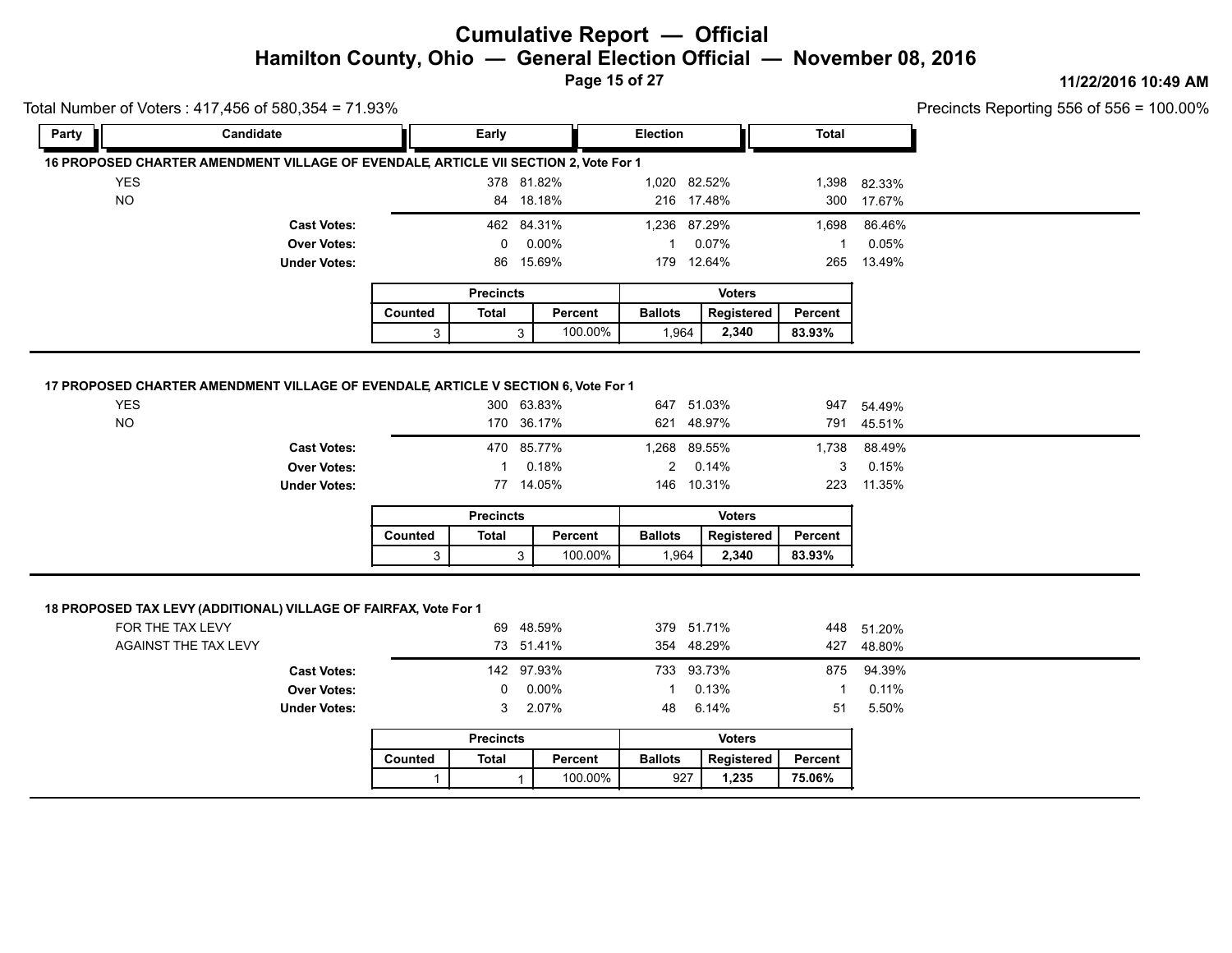**Page 16 of 27**

### **11/22/2016 10:49 AM**

| Candidate<br><b>Election</b><br>Party<br>Early<br><b>Total</b><br>19 PROPOSED TAX LEVY (RENEWAL) VILLAGE OF GLENDALE, Vote For 1<br>FOR THE TAX LEVY<br>283 71.46%<br>807 69.87%<br>1,090<br>70.28%<br>AGAINST THE TAX LEVY<br>113 28.54%<br>348 30.13%<br>461<br>29.72%<br>396 95.42%<br>1,155 96.41%<br>1,551<br>96.16%<br><b>Cast Votes:</b><br>0.00%<br>0.08%<br>0.06%<br><b>Over Votes:</b><br>0<br>$\mathbf{1}$<br>$\overline{1}$<br>4.58%<br>42<br>3.51%<br>3.78%<br><b>Under Votes:</b><br>19<br>61<br><b>Voters</b><br><b>Precincts</b><br><b>Ballots</b><br>Counted<br><b>Total</b><br>Percent<br>Registered<br>Percent<br>1,917<br>100.00%<br>84.14%<br>2<br>2<br>1,613<br>20 PROPOSED TAX LEVY (RENEWAL) VILLAGE OF GOLF MANOR, COE, Vote For 1<br>FOR THE TAX LEVY<br>326 65.86%<br>888 68.73%<br>1,214 67.94%<br><b>AGAINST THE TAX LEVY</b><br>169 34.14%<br>404 31.27%<br>573 32.06%<br>495 94.11%<br>1,292 93.42%<br>93.61%<br><b>Cast Votes:</b><br>1,787<br>0.00%<br>$\overline{2}$<br>0.14%<br>2<br>0.10%<br><b>Over Votes:</b><br>0<br>5.89%<br>89<br>6.44%<br>120<br>6.29%<br><b>Under Votes:</b><br>31<br><b>Voters</b><br><b>Precincts</b><br><b>Ballots</b><br>Counted<br><b>Total</b><br>Percent<br>Registered<br><b>Percent</b><br>2,696<br>100.00%<br>70.81%<br>$\overline{2}$<br>1,909<br>2<br>21 PROPOSED TAX LEVY (RENEWAL) VILLAGE OF GOLF MANOR, ROADS, Vote For 1<br>FOR THE TAX LEVY<br>350 71.28%<br>948 73.72%<br>1,298 73.04%<br>AGAINST THE TAX LEVY<br>141 28.72%<br>338 26.28%<br>479<br>26.96%<br>1,286 92.99%<br><b>Cast Votes:</b><br>93.35%<br>93.09%<br>491<br>1,777<br><b>Over Votes:</b><br>2<br>0.38%<br>0.00%<br>2<br>0.10%<br>$\mathbf 0$<br>6.27%<br>97<br>7.01%<br>130<br>6.81%<br><b>Under Votes:</b><br>33 | Total Number of Voters: 417,456 of 580,354 = 71.93% |  |                  |  |               |  | Precincts Reporting 556 of 556 = |
|-------------------------------------------------------------------------------------------------------------------------------------------------------------------------------------------------------------------------------------------------------------------------------------------------------------------------------------------------------------------------------------------------------------------------------------------------------------------------------------------------------------------------------------------------------------------------------------------------------------------------------------------------------------------------------------------------------------------------------------------------------------------------------------------------------------------------------------------------------------------------------------------------------------------------------------------------------------------------------------------------------------------------------------------------------------------------------------------------------------------------------------------------------------------------------------------------------------------------------------------------------------------------------------------------------------------------------------------------------------------------------------------------------------------------------------------------------------------------------------------------------------------------------------------------------------------------------------------------------------------------------------------------------------------------------------------------------------------------------------------------------------------|-----------------------------------------------------|--|------------------|--|---------------|--|----------------------------------|
|                                                                                                                                                                                                                                                                                                                                                                                                                                                                                                                                                                                                                                                                                                                                                                                                                                                                                                                                                                                                                                                                                                                                                                                                                                                                                                                                                                                                                                                                                                                                                                                                                                                                                                                                                                   |                                                     |  |                  |  |               |  |                                  |
|                                                                                                                                                                                                                                                                                                                                                                                                                                                                                                                                                                                                                                                                                                                                                                                                                                                                                                                                                                                                                                                                                                                                                                                                                                                                                                                                                                                                                                                                                                                                                                                                                                                                                                                                                                   |                                                     |  |                  |  |               |  |                                  |
|                                                                                                                                                                                                                                                                                                                                                                                                                                                                                                                                                                                                                                                                                                                                                                                                                                                                                                                                                                                                                                                                                                                                                                                                                                                                                                                                                                                                                                                                                                                                                                                                                                                                                                                                                                   |                                                     |  |                  |  |               |  |                                  |
|                                                                                                                                                                                                                                                                                                                                                                                                                                                                                                                                                                                                                                                                                                                                                                                                                                                                                                                                                                                                                                                                                                                                                                                                                                                                                                                                                                                                                                                                                                                                                                                                                                                                                                                                                                   |                                                     |  |                  |  |               |  |                                  |
|                                                                                                                                                                                                                                                                                                                                                                                                                                                                                                                                                                                                                                                                                                                                                                                                                                                                                                                                                                                                                                                                                                                                                                                                                                                                                                                                                                                                                                                                                                                                                                                                                                                                                                                                                                   |                                                     |  |                  |  |               |  |                                  |
|                                                                                                                                                                                                                                                                                                                                                                                                                                                                                                                                                                                                                                                                                                                                                                                                                                                                                                                                                                                                                                                                                                                                                                                                                                                                                                                                                                                                                                                                                                                                                                                                                                                                                                                                                                   |                                                     |  |                  |  |               |  |                                  |
|                                                                                                                                                                                                                                                                                                                                                                                                                                                                                                                                                                                                                                                                                                                                                                                                                                                                                                                                                                                                                                                                                                                                                                                                                                                                                                                                                                                                                                                                                                                                                                                                                                                                                                                                                                   |                                                     |  |                  |  |               |  |                                  |
|                                                                                                                                                                                                                                                                                                                                                                                                                                                                                                                                                                                                                                                                                                                                                                                                                                                                                                                                                                                                                                                                                                                                                                                                                                                                                                                                                                                                                                                                                                                                                                                                                                                                                                                                                                   |                                                     |  |                  |  |               |  |                                  |
|                                                                                                                                                                                                                                                                                                                                                                                                                                                                                                                                                                                                                                                                                                                                                                                                                                                                                                                                                                                                                                                                                                                                                                                                                                                                                                                                                                                                                                                                                                                                                                                                                                                                                                                                                                   |                                                     |  |                  |  |               |  |                                  |
|                                                                                                                                                                                                                                                                                                                                                                                                                                                                                                                                                                                                                                                                                                                                                                                                                                                                                                                                                                                                                                                                                                                                                                                                                                                                                                                                                                                                                                                                                                                                                                                                                                                                                                                                                                   |                                                     |  |                  |  |               |  |                                  |
|                                                                                                                                                                                                                                                                                                                                                                                                                                                                                                                                                                                                                                                                                                                                                                                                                                                                                                                                                                                                                                                                                                                                                                                                                                                                                                                                                                                                                                                                                                                                                                                                                                                                                                                                                                   |                                                     |  |                  |  |               |  |                                  |
|                                                                                                                                                                                                                                                                                                                                                                                                                                                                                                                                                                                                                                                                                                                                                                                                                                                                                                                                                                                                                                                                                                                                                                                                                                                                                                                                                                                                                                                                                                                                                                                                                                                                                                                                                                   |                                                     |  |                  |  |               |  |                                  |
|                                                                                                                                                                                                                                                                                                                                                                                                                                                                                                                                                                                                                                                                                                                                                                                                                                                                                                                                                                                                                                                                                                                                                                                                                                                                                                                                                                                                                                                                                                                                                                                                                                                                                                                                                                   |                                                     |  |                  |  |               |  |                                  |
|                                                                                                                                                                                                                                                                                                                                                                                                                                                                                                                                                                                                                                                                                                                                                                                                                                                                                                                                                                                                                                                                                                                                                                                                                                                                                                                                                                                                                                                                                                                                                                                                                                                                                                                                                                   |                                                     |  |                  |  |               |  |                                  |
|                                                                                                                                                                                                                                                                                                                                                                                                                                                                                                                                                                                                                                                                                                                                                                                                                                                                                                                                                                                                                                                                                                                                                                                                                                                                                                                                                                                                                                                                                                                                                                                                                                                                                                                                                                   |                                                     |  |                  |  |               |  |                                  |
|                                                                                                                                                                                                                                                                                                                                                                                                                                                                                                                                                                                                                                                                                                                                                                                                                                                                                                                                                                                                                                                                                                                                                                                                                                                                                                                                                                                                                                                                                                                                                                                                                                                                                                                                                                   |                                                     |  | <b>Precincts</b> |  | <b>Voters</b> |  |                                  |

|         | Precincts |         |                | <b>Voters</b> |         |
|---------|-----------|---------|----------------|---------------|---------|
| Counted | Total     | Percent | <b>Ballots</b> | Registered    | Percent |
| ⌒<br>-  |           | 100.00% | 1.909          | 2.696         | 70.81%  |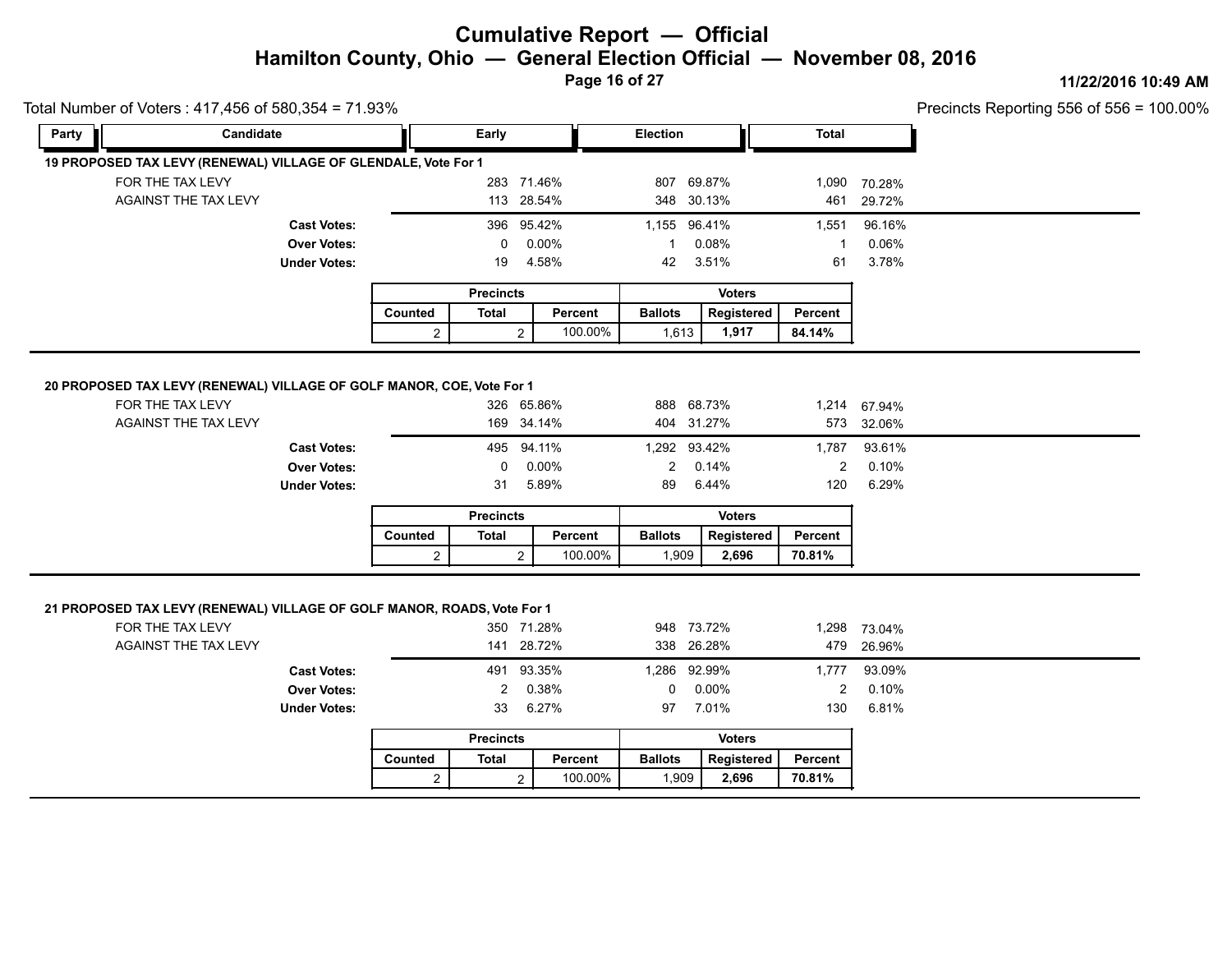**Page 17 of 27**

### **11/22/2016 10:49 AM**

| Candidate<br><b>Election</b><br><b>Total</b><br>Party<br>Early<br>22 PROPOSED TAX LEVY (RENEWAL) VILLAGE OF GREENHILLS, Vote For 1<br>FOR THE TAX LEVY<br>244 70.32%<br>960 61.11%<br>1,204<br>62.77%<br><b>AGAINST THE TAX LEVY</b><br>103 29.68%<br>611 38.89%<br>714 37.23%<br>347 96.39%<br>1,571 96.26%<br>96.29%<br><b>Cast Votes:</b><br>1,918<br>$\overline{2}$<br>0.10%<br>0.28%<br>0.06%<br><b>Over Votes:</b><br>$\mathbf{1}$<br>1<br>3.33%<br>3.68%<br>3.61%<br><b>Under Votes:</b><br>60<br>72<br>12<br><b>Voters</b><br><b>Precincts</b><br>Counted<br><b>Total</b><br><b>Ballots</b><br>Percent<br>Registered<br><b>Percent</b><br>100.00%<br>2,557<br>77.90%<br>3<br>1,992<br>3<br>23 PROPOSED TAX LEVY (RENEWAL) VILLAGE OF LOCKLAND, FIRE, Vote For 1<br>FOR THE TAX LEVY<br>157 68.86%<br>644 65.31%<br>801<br>65.98%<br>AGAINST THE TAX LEVY<br>71 31.14%<br>342 34.69%<br>413 34.02%<br>228 91.20%<br>986 91.72%<br>91.62%<br><b>Cast Votes:</b><br>1,214<br>0.28%<br>0.38%<br><b>Over Votes:</b><br>$\overline{2}$<br>0.80%<br>3<br>5<br>8.00%<br>8.00%<br>8.00%<br><b>Under Votes:</b><br>20<br>86<br>106<br><b>Voters</b><br><b>Precincts</b><br>Counted<br><b>Ballots</b><br><b>Total</b><br>Percent<br>Registered<br><b>Percent</b><br>58.37%<br>100.00%<br>2,270<br>$\overline{2}$<br>$\overline{2}$<br>1,325<br>24 PROPOSED TAX LEVY (ADDITIONAL) VILLAGE OF LOCKLAND, FIRE / EMS, Vote For 1<br>FOR THE TAX LEVY<br>142 61.74%<br>566 57.35%<br>708<br>58.18%<br>AGAINST THE TAX LEVY<br>88 38.26%<br>421 42.65%<br>509<br>41.82%<br>230 92.00%<br>987 91.81%<br><b>Cast Votes:</b><br>91.85%<br>1,217<br><b>Over Votes:</b><br>0.00%<br>$0.00\%$<br>0.00%<br>0<br>0<br>0<br>8.00%<br>8.19%<br>8.15%<br><b>Under Votes:</b><br>20<br>88<br>108 | Total Number of Voters: 417,456 of 580,354 = 71.93% |  |  |  |  | Precincts Reporting 556 of 556 = |
|-----------------------------------------------------------------------------------------------------------------------------------------------------------------------------------------------------------------------------------------------------------------------------------------------------------------------------------------------------------------------------------------------------------------------------------------------------------------------------------------------------------------------------------------------------------------------------------------------------------------------------------------------------------------------------------------------------------------------------------------------------------------------------------------------------------------------------------------------------------------------------------------------------------------------------------------------------------------------------------------------------------------------------------------------------------------------------------------------------------------------------------------------------------------------------------------------------------------------------------------------------------------------------------------------------------------------------------------------------------------------------------------------------------------------------------------------------------------------------------------------------------------------------------------------------------------------------------------------------------------------------------------------------------------------------------------------------------------------------------------------------------------------------|-----------------------------------------------------|--|--|--|--|----------------------------------|
|                                                                                                                                                                                                                                                                                                                                                                                                                                                                                                                                                                                                                                                                                                                                                                                                                                                                                                                                                                                                                                                                                                                                                                                                                                                                                                                                                                                                                                                                                                                                                                                                                                                                                                                                                                             |                                                     |  |  |  |  |                                  |
|                                                                                                                                                                                                                                                                                                                                                                                                                                                                                                                                                                                                                                                                                                                                                                                                                                                                                                                                                                                                                                                                                                                                                                                                                                                                                                                                                                                                                                                                                                                                                                                                                                                                                                                                                                             |                                                     |  |  |  |  |                                  |
|                                                                                                                                                                                                                                                                                                                                                                                                                                                                                                                                                                                                                                                                                                                                                                                                                                                                                                                                                                                                                                                                                                                                                                                                                                                                                                                                                                                                                                                                                                                                                                                                                                                                                                                                                                             |                                                     |  |  |  |  |                                  |
|                                                                                                                                                                                                                                                                                                                                                                                                                                                                                                                                                                                                                                                                                                                                                                                                                                                                                                                                                                                                                                                                                                                                                                                                                                                                                                                                                                                                                                                                                                                                                                                                                                                                                                                                                                             |                                                     |  |  |  |  |                                  |
|                                                                                                                                                                                                                                                                                                                                                                                                                                                                                                                                                                                                                                                                                                                                                                                                                                                                                                                                                                                                                                                                                                                                                                                                                                                                                                                                                                                                                                                                                                                                                                                                                                                                                                                                                                             |                                                     |  |  |  |  |                                  |
|                                                                                                                                                                                                                                                                                                                                                                                                                                                                                                                                                                                                                                                                                                                                                                                                                                                                                                                                                                                                                                                                                                                                                                                                                                                                                                                                                                                                                                                                                                                                                                                                                                                                                                                                                                             |                                                     |  |  |  |  |                                  |
|                                                                                                                                                                                                                                                                                                                                                                                                                                                                                                                                                                                                                                                                                                                                                                                                                                                                                                                                                                                                                                                                                                                                                                                                                                                                                                                                                                                                                                                                                                                                                                                                                                                                                                                                                                             |                                                     |  |  |  |  |                                  |
|                                                                                                                                                                                                                                                                                                                                                                                                                                                                                                                                                                                                                                                                                                                                                                                                                                                                                                                                                                                                                                                                                                                                                                                                                                                                                                                                                                                                                                                                                                                                                                                                                                                                                                                                                                             |                                                     |  |  |  |  |                                  |
|                                                                                                                                                                                                                                                                                                                                                                                                                                                                                                                                                                                                                                                                                                                                                                                                                                                                                                                                                                                                                                                                                                                                                                                                                                                                                                                                                                                                                                                                                                                                                                                                                                                                                                                                                                             |                                                     |  |  |  |  |                                  |
|                                                                                                                                                                                                                                                                                                                                                                                                                                                                                                                                                                                                                                                                                                                                                                                                                                                                                                                                                                                                                                                                                                                                                                                                                                                                                                                                                                                                                                                                                                                                                                                                                                                                                                                                                                             |                                                     |  |  |  |  |                                  |
|                                                                                                                                                                                                                                                                                                                                                                                                                                                                                                                                                                                                                                                                                                                                                                                                                                                                                                                                                                                                                                                                                                                                                                                                                                                                                                                                                                                                                                                                                                                                                                                                                                                                                                                                                                             |                                                     |  |  |  |  |                                  |
|                                                                                                                                                                                                                                                                                                                                                                                                                                                                                                                                                                                                                                                                                                                                                                                                                                                                                                                                                                                                                                                                                                                                                                                                                                                                                                                                                                                                                                                                                                                                                                                                                                                                                                                                                                             |                                                     |  |  |  |  |                                  |
|                                                                                                                                                                                                                                                                                                                                                                                                                                                                                                                                                                                                                                                                                                                                                                                                                                                                                                                                                                                                                                                                                                                                                                                                                                                                                                                                                                                                                                                                                                                                                                                                                                                                                                                                                                             |                                                     |  |  |  |  |                                  |
|                                                                                                                                                                                                                                                                                                                                                                                                                                                                                                                                                                                                                                                                                                                                                                                                                                                                                                                                                                                                                                                                                                                                                                                                                                                                                                                                                                                                                                                                                                                                                                                                                                                                                                                                                                             |                                                     |  |  |  |  |                                  |
|                                                                                                                                                                                                                                                                                                                                                                                                                                                                                                                                                                                                                                                                                                                                                                                                                                                                                                                                                                                                                                                                                                                                                                                                                                                                                                                                                                                                                                                                                                                                                                                                                                                                                                                                                                             |                                                     |  |  |  |  |                                  |

|         | <b>Precincts</b> |         |                | <b>Voters</b> |         |
|---------|------------------|---------|----------------|---------------|---------|
| Counted | Total            | Percent | <b>Ballots</b> | Reaistered    | Percent |
|         |                  | 100.00% | 1.325          | 2.270         | 58.37%  |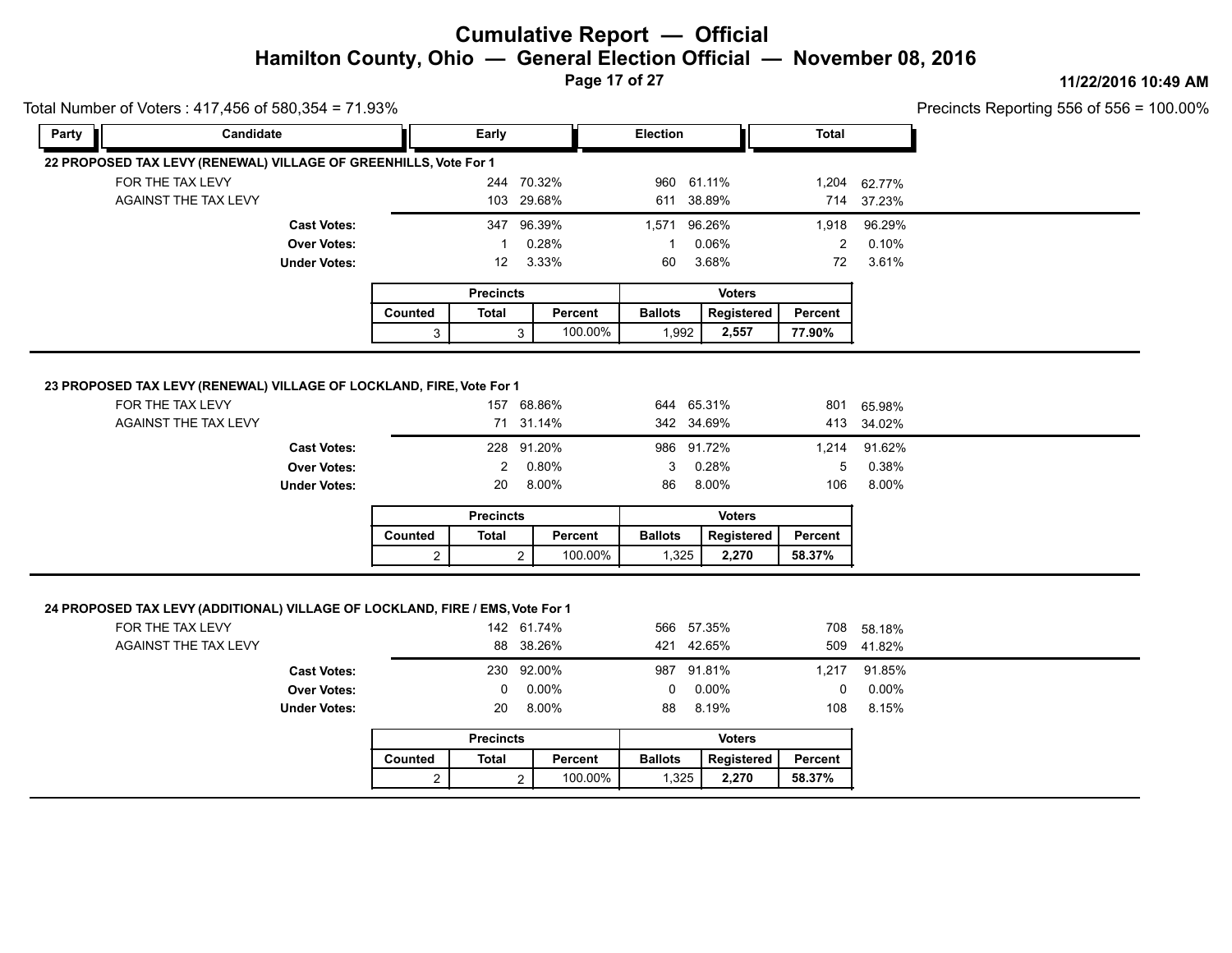**Page 18 of 27**

### **11/22/2016 10:49 AM**

Precincts Reporting 556 of 556 = 100.00%

|       | Total Number of Voters: 417,456 of 580,354 = 71.93%              |                |                  |                              |                                      |                          |                  |                          | Precincts Reporting 556 of 556 = $\degree$ |
|-------|------------------------------------------------------------------|----------------|------------------|------------------------------|--------------------------------------|--------------------------|------------------|--------------------------|--------------------------------------------|
| Party | Candidate                                                        |                | <b>Early</b>     |                              | Election                             |                          | <b>Total</b>     |                          |                                            |
|       | 25 PROPOSED TAX LEVY (RENEWAL) VILLAGE OF MARIEMONT, Vote For 1  |                |                  |                              |                                      |                          |                  |                          |                                            |
|       | FOR THE TAX LEVY                                                 |                |                  | 454 71.50%                   |                                      | 969 70.78%               |                  | 1,423 71.01%             |                                            |
|       | AGAINST THE TAX LEVY                                             |                |                  | 181 28.50%                   |                                      | 400 29.22%               | 581              | 28.99%                   |                                            |
|       | <b>Cast Votes:</b>                                               |                |                  | 635 94.92%                   | 1,369 94.94%                         |                          | 2,004            | 94.93%                   |                                            |
|       | <b>Over Votes:</b>                                               |                | 0                | 0.00%                        | 0                                    | 0.00%                    | 0                | 0.00%                    |                                            |
|       | <b>Under Votes:</b>                                              |                | 34               | 5.08%                        | 73                                   | 5.06%                    | 107              | 5.07%                    |                                            |
|       |                                                                  |                | <b>Precincts</b> |                              |                                      | <b>Voters</b>            |                  |                          |                                            |
|       |                                                                  | Counted        | <b>Total</b>     | Percent                      | <b>Ballots</b>                       | Registered               | Percent          |                          |                                            |
|       |                                                                  | $\overline{2}$ |                  | 100.00%<br>$\overline{2}$    | 2,111                                | 2,640                    | 79.96%           |                          |                                            |
|       | <b>Cast Votes:</b><br><b>Over Votes:</b><br><b>Under Votes:</b>  |                | 4<br>35          | 630 94.17%<br>0.60%<br>5.23% | 1,393 96.60%<br>$\overline{2}$<br>47 | 0.14%<br>3.26%           | 2,023<br>6<br>82 | 95.83%<br>0.28%<br>3.88% |                                            |
|       |                                                                  |                | <b>Precincts</b> |                              |                                      | <b>Voters</b>            |                  |                          |                                            |
|       |                                                                  | Counted        | Total            | Percent                      | <b>Ballots</b>                       | Registered               | <b>Percent</b>   |                          |                                            |
|       |                                                                  | $\overline{2}$ |                  | 100.00%<br>$\overline{2}$    | 2,111                                | 2,640                    | 79.96%           |                          |                                            |
|       | 27 PROPOSED TAX LEVY (RENEWAL) VILLAGE OF NORTH BEND, Vote For 1 |                |                  |                              |                                      |                          |                  |                          |                                            |
|       | FOR THE TAX LEVY<br>AGAINST THE TAX LEVY                         |                |                  | 156 77.23%<br>46 22.77%      |                                      | 283 71.11%<br>115 28.89% | 439<br>161       | 73.17%                   |                                            |
|       |                                                                  |                |                  |                              |                                      |                          |                  | 26.83%                   |                                            |
|       | <b>Cast Votes:</b>                                               |                |                  | 202 97.12%                   |                                      | 398 96.84%               | 600              | 96.93%                   |                                            |
|       | <b>Over Votes:</b>                                               |                | 0                | 0.00%                        | 0                                    | 0.00%                    | 0                | 0.00%                    |                                            |
|       | <b>Under Votes:</b>                                              |                | 6                | 2.88%                        | 13                                   | 3.16%                    | 19               | 3.07%                    |                                            |
|       |                                                                  |                | <b>Precincts</b> |                              |                                      | <b>Voters</b>            |                  |                          |                                            |
|       |                                                                  | Counted        | <b>Total</b>     | <b>Percent</b>               | <b>Ballots</b>                       | Registered               | Percent          |                          |                                            |

 $11100.00\%$ 

619 764

100.00% **764 81.02%** 

1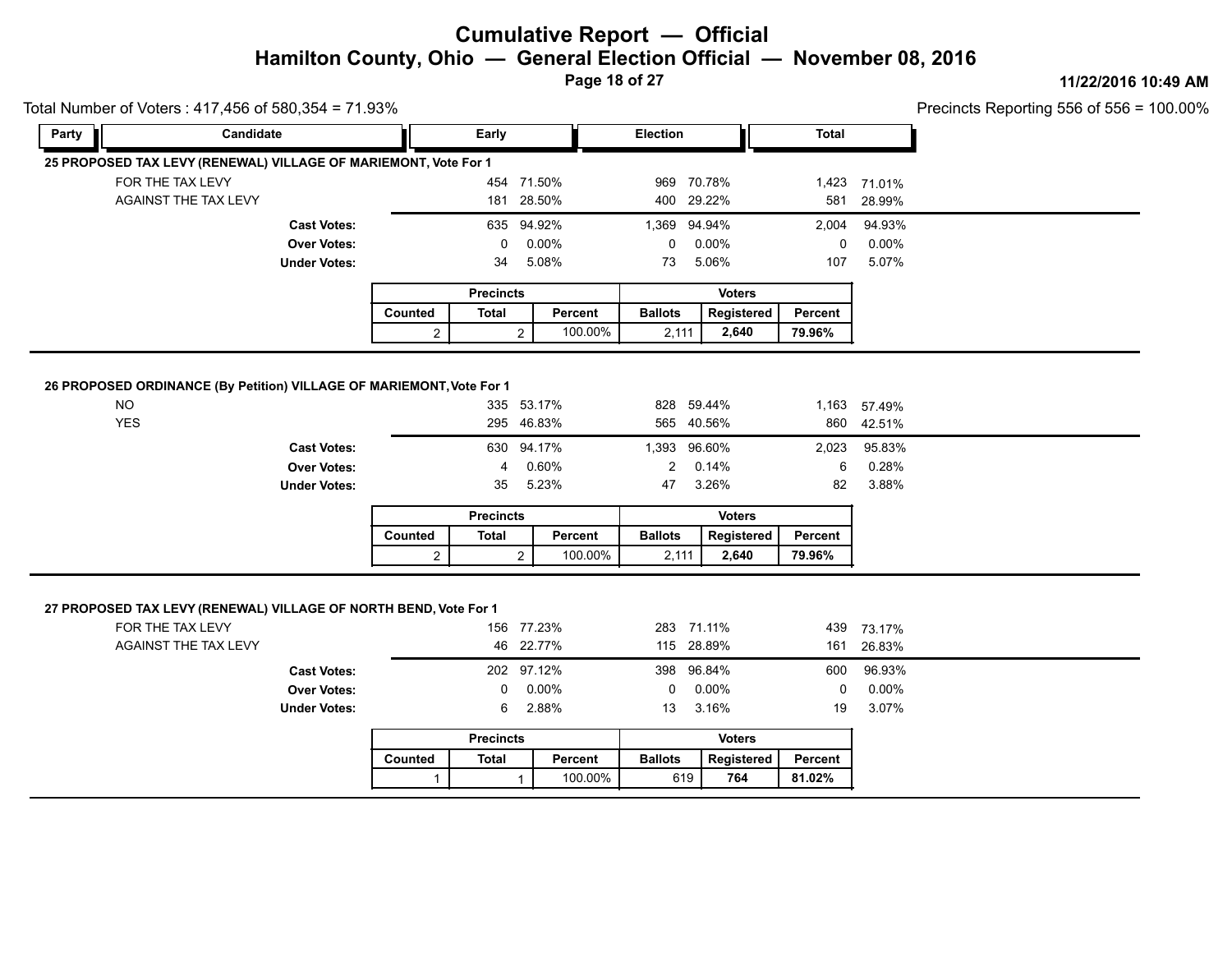**Page 19 of 27**

### **11/22/2016 10:49 AM**

|       | Total Number of Voters: 417,456 of 580,354 = 71.93%                                                         |                |                              |                                  |                                 |               |                   |                              | Precincts Reporting 556 of 556 = $\frac{1}{2}$ |
|-------|-------------------------------------------------------------------------------------------------------------|----------------|------------------------------|----------------------------------|---------------------------------|---------------|-------------------|------------------------------|------------------------------------------------|
| Party | Candidate                                                                                                   |                | Early                        |                                  | <b>Election</b>                 |               | <b>Total</b>      |                              |                                                |
|       | 28 PROPOSED TAX LEVY (RENEWAL) VILLAGE OF TERRACE PARK, Vote For 1                                          |                |                              |                                  |                                 |               |                   |                              |                                                |
|       | FOR THE TAX LEVY                                                                                            |                |                              | 322 80.50%                       | 802 78.55%                      |               |                   | 1,124 79.10%                 |                                                |
|       | <b>AGAINST THE TAX LEVY</b>                                                                                 |                |                              | 78 19.50%                        | 219 21.45%                      |               | 297               | 20.90%                       |                                                |
|       | <b>Cast Votes:</b>                                                                                          |                |                              | 400 95.69%                       | 1,021 96.14%                    |               | 1,421             | 96.01%                       |                                                |
|       | <b>Over Votes:</b>                                                                                          |                | $\mathbf{1}$                 | 0.24%                            | 0                               | 0.00%         | $\mathbf{1}$      | 0.07%                        |                                                |
|       | <b>Under Votes:</b>                                                                                         |                | 17                           | 4.07%                            | 41                              | 3.86%         | 58                | 3.92%                        |                                                |
|       |                                                                                                             |                | <b>Precincts</b>             |                                  |                                 | <b>Voters</b> |                   |                              |                                                |
|       |                                                                                                             | Counted        | <b>Total</b>                 | Percent                          | <b>Ballots</b>                  | Registered    | <b>Percent</b>    |                              |                                                |
|       |                                                                                                             | $\overline{c}$ | $\overline{2}$               | 100.00%                          | 1,480                           | 1,785         | 82.91%            |                              |                                                |
|       | <b>Cast Votes:</b><br><b>Over Votes:</b><br><b>Under Votes:</b>                                             |                | 0                            | 444 82.84%<br>0.00%<br>92 17.16% | 1,033 85.23%<br>0<br>179 14.77% | 0.00%         | 1,477<br>0<br>271 | 84.50%<br>$0.00\%$<br>15.50% |                                                |
|       |                                                                                                             |                | <b>Precincts</b>             |                                  |                                 | <b>Voters</b> |                   |                              |                                                |
|       |                                                                                                             | Counted        | <b>Total</b>                 | Percent                          | <b>Ballots</b>                  | Registered    | Percent           |                              |                                                |
|       |                                                                                                             | $\overline{c}$ | 2                            | 100.00%                          | 1,748                           | 2,587         | 67.57%            |                              |                                                |
|       | 30 PROPOSED TAX LEVY (ADDITIONAL) ANDERSON TOWNSHIP, Vote For 1<br>FOR THE TAX LEVY<br>AGAINST THE TAX LEVY |                | 4,666 66.51%<br>2,350 33.49% |                                  | 12,451 66.33%<br>6,319 33.67%   |               | 17,117<br>8,669   | 66.38%<br>33.62%             |                                                |
|       | <b>Cast Votes:</b>                                                                                          |                | 7,016 95.57%                 |                                  | 18,770 95.36%                   |               | 25,786            | 95.42%                       |                                                |
|       | <b>Over Votes:</b>                                                                                          |                | 12                           | 0.16%                            | 21                              | 0.11%         | 33                | 0.12%                        |                                                |
|       | <b>Under Votes:</b>                                                                                         |                | 313                          | 4.26%                            | 892                             | 4.53%         | 1,205             | 4.46%                        |                                                |
|       |                                                                                                             |                | <b>Precincts</b>             |                                  |                                 | <b>Voters</b> |                   |                              |                                                |
|       |                                                                                                             | Counted        | <b>Total</b>                 | Percent                          | <b>Ballots</b>                  | Registered    | Percent           |                              |                                                |
|       |                                                                                                             | 32             | 32                           | 100.00%                          | 27,024                          | 32,809        | 82.37%            |                              |                                                |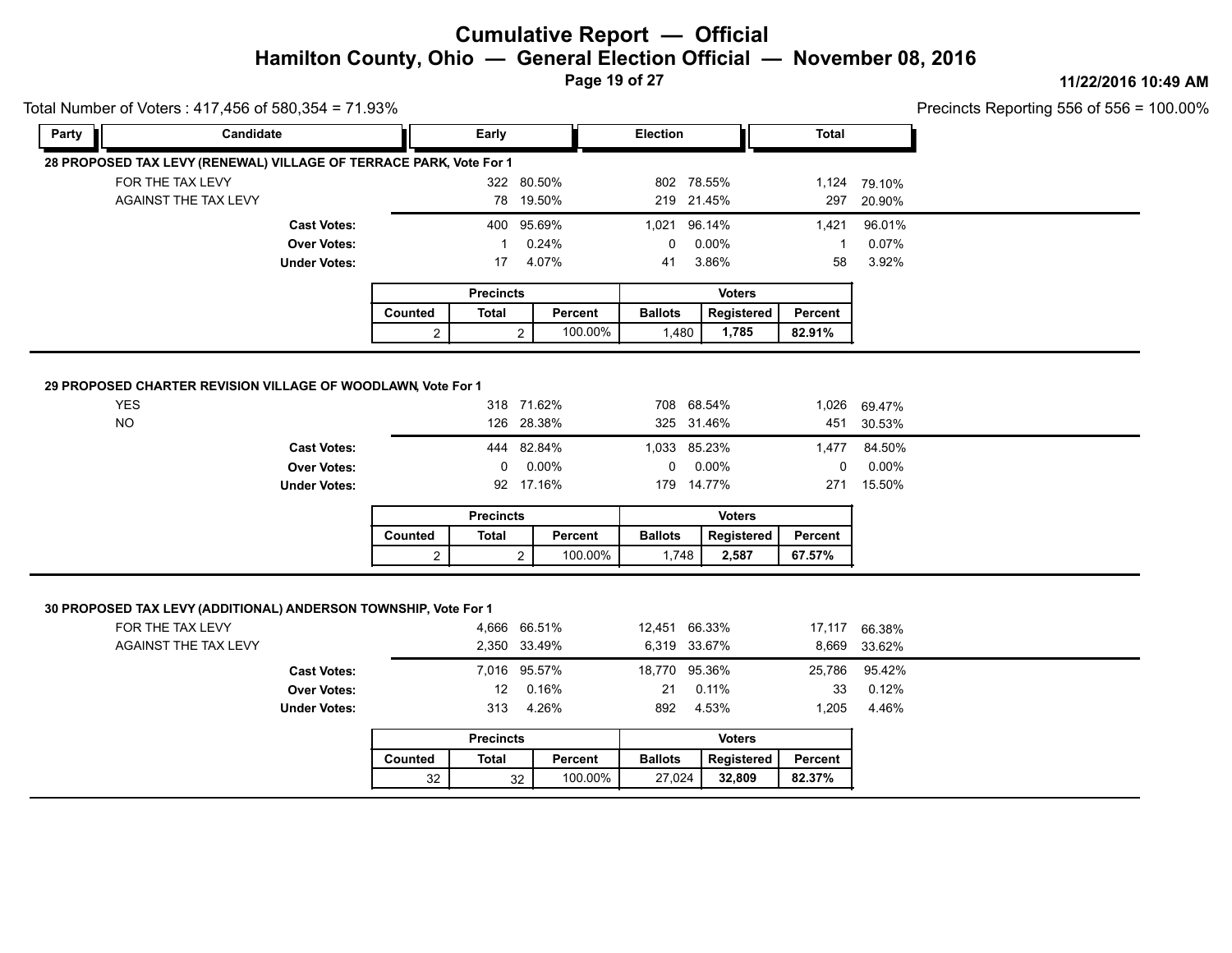**Page 20 of 27**

#### **11/22/2016 10:49 AM**

Precincts Reporting 556 of 556 = 100.00%

19 100.00% **19,604 79.59%**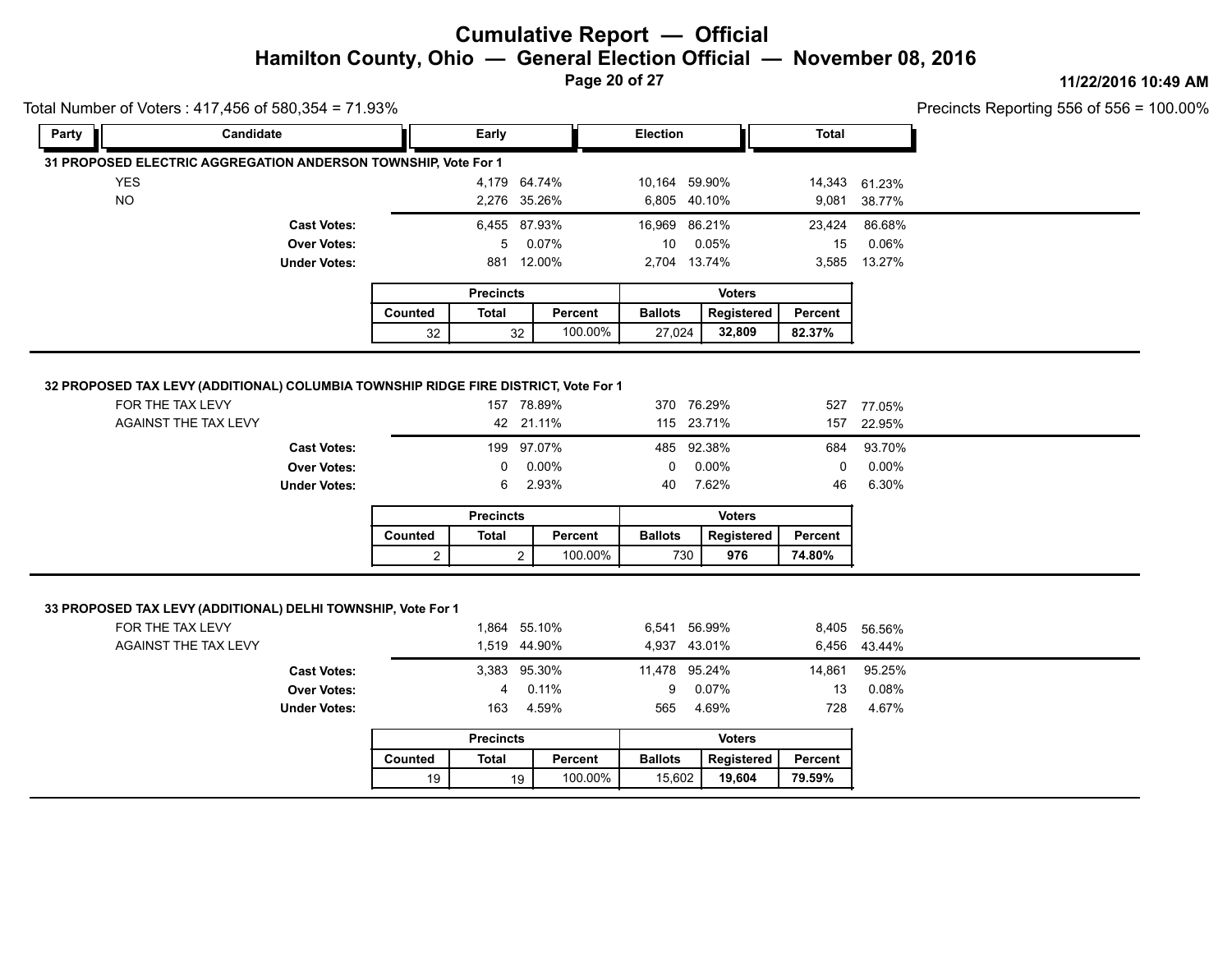**Page 21 of 27**

### **11/22/2016 10:49 AM**

Precincts Reporting 556 of 556 = 100.00%

|       | Total Number of Voters: 417,456 of 580,354 = 71.93%                                                   |         |                              |                                |                              |                                 |                       |                          | Precincts Reporting 556 of 556 = |
|-------|-------------------------------------------------------------------------------------------------------|---------|------------------------------|--------------------------------|------------------------------|---------------------------------|-----------------------|--------------------------|----------------------------------|
| Party | Candidate                                                                                             |         | Early                        |                                | <b>Election</b>              |                                 | <b>Total</b>          |                          |                                  |
|       | 34 PROPOSED TAX LEVY (RENEWAL) GREEN TOWNSHIP, ROADS, Vote For 1                                      |         |                              |                                |                              |                                 |                       |                          |                                  |
|       | FOR THE TAX LEVY                                                                                      |         |                              | 7,535 80.25%                   | 17,825 73.50%                |                                 | 25,360                | 75.38%                   |                                  |
|       | AGAINST THE TAX LEVY                                                                                  |         |                              | 1,854 19.75%                   | 6,427 26.50%                 |                                 | 8,281                 | 24.62%                   |                                  |
|       | <b>Cast Votes:</b>                                                                                    |         |                              | 9,389 96.49%                   | 24,252 94.70%                |                                 | 33,641                | 95.20%                   |                                  |
|       | <b>Over Votes:</b>                                                                                    |         | 8                            | 0.08%                          |                              | 17 0.07%                        | 25                    | 0.07%                    |                                  |
|       | <b>Under Votes:</b>                                                                                   |         | 334                          | 3.43%                          | 1,339                        | 5.23%                           | 1,673                 | 4.73%                    |                                  |
|       |                                                                                                       |         | <b>Precincts</b>             |                                |                              | <b>Voters</b>                   |                       |                          |                                  |
|       |                                                                                                       | Counted | <b>Total</b>                 | Percent                        | <b>Ballots</b>               | Registered                      | <b>Percent</b>        |                          |                                  |
|       |                                                                                                       | 43      |                              | 100.00%<br>43                  | 35,339                       | 43,005                          | 82.17%                |                          |                                  |
|       | <b>Cast Votes:</b><br><b>Over Votes:</b><br><b>Under Votes:</b>                                       |         | 8<br>275<br><b>Precincts</b> | 9,448 97.09%<br>0.08%<br>2.83% | 24,385 95.22%<br>13<br>1,210 | 0.05%<br>4.73%<br><b>Voters</b> | 33,833<br>21<br>1,485 | 95.74%<br>0.06%<br>4.20% |                                  |
|       |                                                                                                       | Counted | <b>Total</b>                 | Percent                        | <b>Ballots</b>               | Registered                      | <b>Percent</b>        |                          |                                  |
|       |                                                                                                       | 43      |                              | 100.00%<br>43                  | 35,339                       | 43,005                          | 82.17%                |                          |                                  |
|       | 36 PROPOSED TAX LEVY (RENEWAL) MIAMI TOWNSHIP, Vote For 1<br>FOR THE TAX LEVY<br>AGAINST THE TAX LEVY |         |                              | 1,670 72.33%<br>639 27.67%     | 4,012 64.29%<br>2,228 35.71% |                                 | 2,867                 | 5,682 66.46%<br>33.54%   |                                  |
|       | <b>Cast Votes:</b>                                                                                    |         |                              | 2,309 95.37%                   | 6,240 93.29%                 |                                 | 8,549                 | 93.84%                   |                                  |
|       | <b>Over Votes:</b>                                                                                    |         | $\mathbf{2}$                 | 0.08%                          | $\overline{2}$               | 0.03%                           | 4                     | 0.04%                    |                                  |
|       | <b>Under Votes:</b>                                                                                   |         | 110                          | 4.54%                          | 447                          | 6.68%                           | 557                   | 6.11%                    |                                  |
|       |                                                                                                       |         | <b>Precincts</b>             |                                |                              | <b>Voters</b>                   |                       |                          |                                  |
|       |                                                                                                       | Counted | <b>Total</b>                 | Percent                        | <b>Ballots</b>               | Registered                      | Percent               |                          |                                  |

100.00%

 $9,110$  11,461

100.00% **11,461 79.49%** 

12 12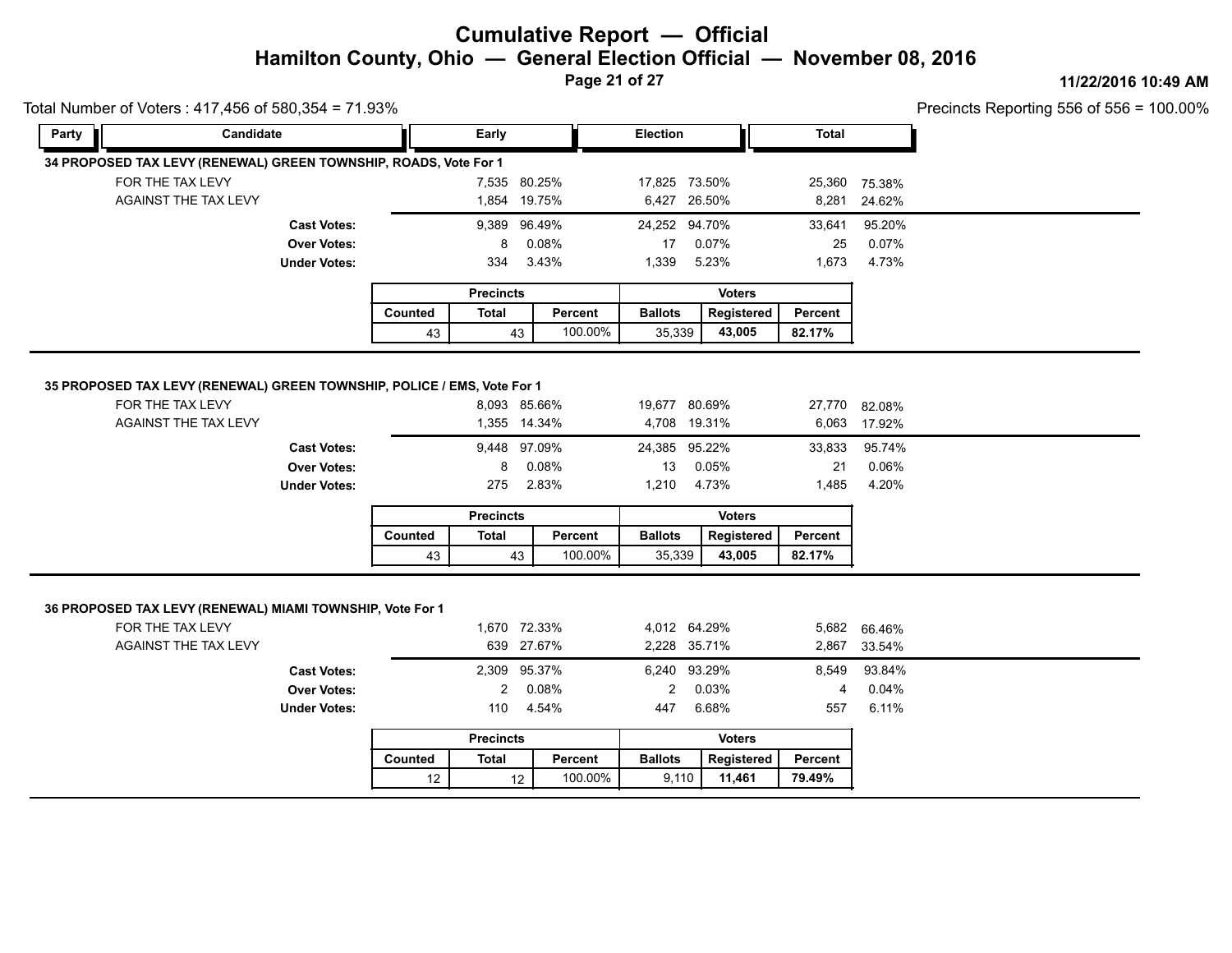**Page 22 of 27**

### **11/22/2016 10:49 AM**

Precincts Reporting 556 of 556 = 100.00%

|                         | Total Number of Voters: 417,456 of 580,354 = 71.93%                                                       |         |                  |                                    |                 |                        |                  |                            | Precincts Reporting 556 of 556 = |
|-------------------------|-----------------------------------------------------------------------------------------------------------|---------|------------------|------------------------------------|-----------------|------------------------|------------------|----------------------------|----------------------------------|
| Party                   | Candidate                                                                                                 |         | Early            |                                    | <b>Election</b> |                        | <b>Total</b>     |                            |                                  |
|                         | 37 SPECIAL ELECTION BY PETITION LOCAL OPTION ELECTION ON SUNDAY SALE OF LIQUOR SPRINGFIELD G Vote For 1   |         |                  |                                    |                 |                        |                  |                            |                                  |
| <b>YES</b>              |                                                                                                           |         |                  | 140 61.14%                         | 464 72.39%      |                        | 604              | 69.43%                     |                                  |
| <b>NO</b>               |                                                                                                           |         |                  | 89 38.86%                          | 177 27.61%      |                        | 266              | 30.57%                     |                                  |
|                         | <b>Cast Votes:</b>                                                                                        |         |                  | 229 94.63%                         | 641 91.70%      |                        | 870              | 92.45%                     |                                  |
|                         | <b>Over Votes:</b>                                                                                        |         | $\Omega$         | 0.00%                              | 0               | $0.00\%$               | $\Omega$         | 0.00%                      |                                  |
|                         | <b>Under Votes:</b>                                                                                       |         | 13               | 5.37%                              | 58              | 8.30%                  | 71               | 7.55%                      |                                  |
|                         |                                                                                                           |         | <b>Precincts</b> |                                    |                 | <b>Voters</b>          |                  |                            |                                  |
|                         |                                                                                                           | Counted | Total            | <b>Percent</b>                     | <b>Ballots</b>  | Registered             | Percent          |                            |                                  |
|                         |                                                                                                           | 1       | $\mathbf 1$      | 100.00%                            | 941             | 1,220                  | 77.13%           |                            |                                  |
| <b>NO</b><br><b>YES</b> | <b>Cast Votes:</b>                                                                                        |         |                  | 47 83.93%<br>9 16.07%<br>56 96.55% | 141 92.16%      | 97 68.79%<br>44 31.21% | 144<br>53<br>197 | 73.10%<br>26.90%<br>93.36% |                                  |
|                         | <b>Over Votes:</b>                                                                                        |         | $\Omega$         | $0.00\%$                           | 0               | $0.00\%$               | $\mathbf{0}$     | 0.00%                      |                                  |
|                         | <b>Under Votes:</b>                                                                                       |         | $\overline{2}$   | 3.45%                              |                 | 12 7.84%               | 14               | 6.64%                      |                                  |
|                         |                                                                                                           |         | <b>Precincts</b> |                                    |                 | <b>Voters</b>          |                  |                            |                                  |
|                         |                                                                                                           | Counted | Total            | Percent                            | <b>Ballots</b>  | Registered             | Percent          |                            |                                  |
|                         |                                                                                                           | 1       | 1                | 100.00%                            | 211             | 302                    | 69.87%           |                            |                                  |
|                         | 39 SPECIAL ELECTION BY PETITION LOCAL OPTION ELECTION ON SALE OF BEER SPFLD L ON/OFF PREMISES, Vote For 1 |         |                  |                                    |                 |                        |                  |                            |                                  |
| <b>NO</b>               |                                                                                                           |         |                  | 42 77.78%                          |                 | 90 63.83%              |                  | 132 67.69%                 |                                  |
| <b>YES</b>              |                                                                                                           |         |                  | 12 22.22%                          |                 | 51 36.17%              |                  | 63 32.31%                  |                                  |
|                         | $O = 4$ Matasi                                                                                            |         |                  | $F_A$ 00 $A$ 00/                   | $AA$ $0.9A01$   |                        |                  | $ADF = 00A00L$             |                                  |

**Cast Votes:** 54 93.10% 141 92.16% 195 92.42% **Over Votes:** 0 0.00% Under Votes: 4 6.90% 0.00% 0

|         | <b>Precincts</b> |         |                | Voters     |                |
|---------|------------------|---------|----------------|------------|----------------|
| Counted | Total            | Percent | <b>Ballots</b> | Reaistered | <b>Percent</b> |
|         |                  | 100.00% | 211            | 302        | 69.87%         |

12 7.84%

 12 16 7.84% 7.58% 0.00% 0 0.00%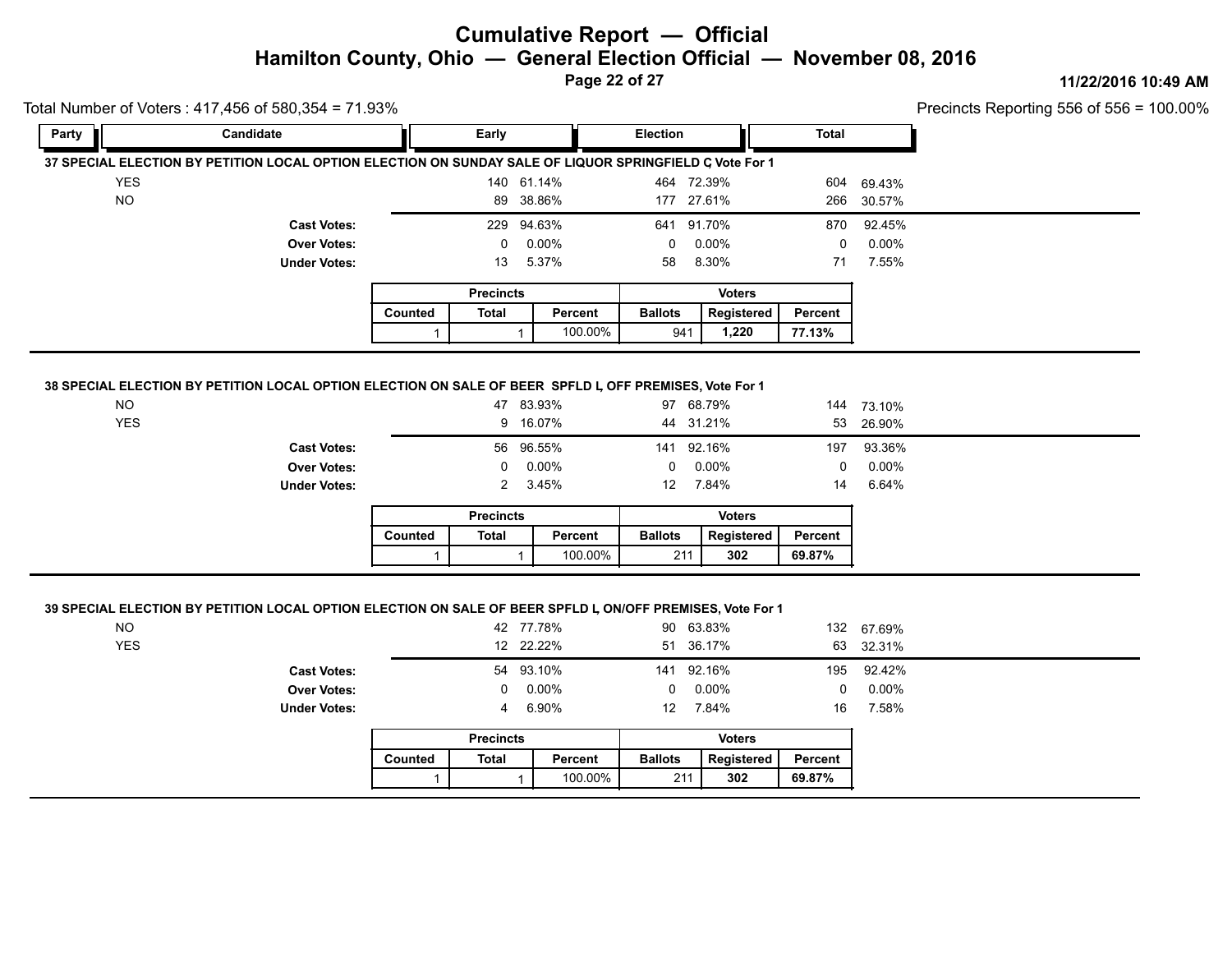**Page 23 of 27**

### **11/22/2016 10:49 AM**

 $rting 556 of 556 = 100.00\%$ 

|              | Total Number of Voters: 417,456 of 580,354 = 71.93%                                          |              |                  |                             |                              |                |                       |                          | Precincts Reporting 556 of 556 = |
|--------------|----------------------------------------------------------------------------------------------|--------------|------------------|-----------------------------|------------------------------|----------------|-----------------------|--------------------------|----------------------------------|
| <b>Party</b> | Candidate                                                                                    |              | Early            |                             | Election                     |                | <b>Total</b>          |                          |                                  |
|              | 40 SPECIAL ELECTION BY PETITION LOCAL OPTION ELECTION SPFLD L, SALE OFF PREMISES, Vote For 1 |              |                  |                             |                              |                |                       |                          |                                  |
| <b>NO</b>    |                                                                                              |              |                  | 48 85.71%                   | 95 67.86%                    |                | 143                   | 72.96%                   |                                  |
| <b>YES</b>   |                                                                                              |              |                  | 8 14.29%                    | 45 32.14%                    |                | 53                    | 27.04%                   |                                  |
|              | <b>Cast Votes:</b>                                                                           |              |                  | 56 96.55%                   | 140 91.50%                   |                | 196                   | 92.89%                   |                                  |
|              | <b>Over Votes:</b>                                                                           |              | 0                | 0.00%                       | 0                            | 0.00%          | 0                     | 0.00%                    |                                  |
|              | <b>Under Votes:</b>                                                                          |              | 2                | 3.45%                       | 13                           | 8.50%          | 15                    | 7.11%                    |                                  |
|              |                                                                                              |              | <b>Precincts</b> |                             |                              | <b>Voters</b>  |                       |                          |                                  |
|              |                                                                                              | Counted      | <b>Total</b>     | Percent                     | <b>Ballots</b>               | Registered     | Percent               |                          |                                  |
|              |                                                                                              | $\mathbf{1}$ |                  | 100.00%<br>1                | 211                          | 302            | 69.87%                |                          |                                  |
|              | <b>Cast Votes:</b><br><b>Over Votes:</b><br><b>Under Votes:</b>                              |              | $\Omega$<br>2    | 56 96.55%<br>0.00%<br>3.45% | 143 93.46%<br>$\Omega$<br>10 | 0.00%<br>6.54% | 199<br>$\Omega$<br>12 | 94.31%<br>0.00%<br>5.69% |                                  |
|              |                                                                                              |              | <b>Precincts</b> |                             |                              | <b>Voters</b>  |                       |                          |                                  |
|              |                                                                                              | Counted      | <b>Total</b>     | Percent                     | <b>Ballots</b>               | Registered     | Percent               |                          |                                  |
|              |                                                                                              | $\mathbf{1}$ |                  | 100.00%                     | 211                          | 302            | 69.87%                |                          |                                  |
| <b>NO</b>    | 42 SPECIAL ELECTION BY PETITION LOCAL OPTION ELECTION SPFLD L, SALE BY GLASS, Vote For 1     |              |                  | 46 82.14%                   | 87 61.70%                    |                |                       | 133 67.51%               |                                  |
| <b>YES</b>   |                                                                                              |              |                  | 10 17.86%                   | 54 38.30%                    |                |                       | 64 32.49%                |                                  |
|              | <b>Cast Votes:</b>                                                                           |              |                  | 56 96.55%                   | 141 92.16%                   |                | 197                   | 93.36%                   |                                  |
|              | <b>Over Votes:</b>                                                                           |              | 0                | $0.00\%$                    | 0                            | 0.00%          | 0                     | $0.00\%$                 |                                  |
|              | <b>Under Votes:</b>                                                                          |              | 2                | 3.45%                       | 12 7.84%                     |                | 14                    | 6.64%                    |                                  |
|              |                                                                                              |              | <b>Precincts</b> |                             |                              | <b>Voters</b>  |                       |                          |                                  |
|              |                                                                                              | Counted      | Total            | Percent                     | <b>Ballots</b>               | Registered     | Percent               |                          |                                  |

1 100.00%

211 302

100.00% **302 69.87%** 

1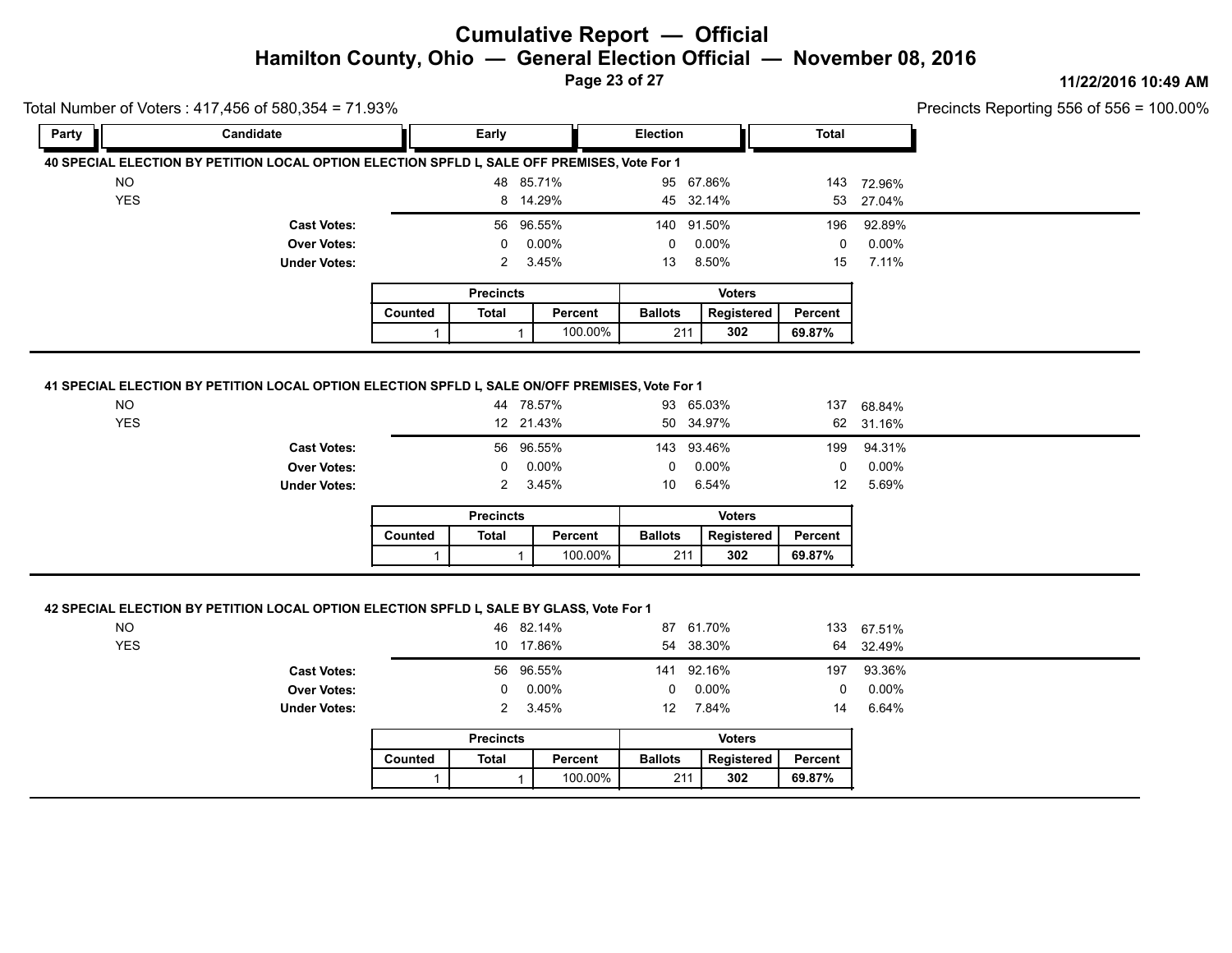**Page 24 of 27**

### **11/22/2016 10:49 AM**

| Total Number of Voters: 417,456 of 580,354 = 71.93%                                                                               |                                                                 |             |                                                  |                |                                              |                        |                         |                                  | Precincts Reporting 556 of 556 = $\frac{1}{2}$ |
|-----------------------------------------------------------------------------------------------------------------------------------|-----------------------------------------------------------------|-------------|--------------------------------------------------|----------------|----------------------------------------------|------------------------|-------------------------|----------------------------------|------------------------------------------------|
| Party                                                                                                                             | Candidate                                                       |             | Early                                            |                | Election                                     |                        | <b>Total</b>            |                                  |                                                |
| 43 SPECIAL ELECTION BY PETITION LOCAL OPTION ELECTION SPFLD L, SALE BY PACKAGE, Vote For 1                                        |                                                                 |             |                                                  |                |                                              |                        |                         |                                  |                                                |
| <b>NO</b>                                                                                                                         |                                                                 |             | 43 76.79%                                        |                | 80 55.94%                                    |                        |                         | 123 61.81%                       |                                                |
| <b>YES</b>                                                                                                                        |                                                                 |             | 13 23.21%                                        |                | 63 44.06%                                    |                        |                         | 76 38.19%                        |                                                |
|                                                                                                                                   | <b>Cast Votes:</b>                                              |             | 56                                               | 96.55%         | 143 93.46%                                   |                        | 199                     | 94.31%                           |                                                |
|                                                                                                                                   | <b>Over Votes:</b>                                              |             | 0                                                | 0.00%          | 0                                            | 0.00%                  | 0                       | $0.00\%$                         |                                                |
|                                                                                                                                   | <b>Under Votes:</b>                                             |             | 2                                                | 3.45%          | 10                                           | 6.54%                  | 12                      | 5.69%                            |                                                |
|                                                                                                                                   |                                                                 |             | <b>Precincts</b>                                 |                |                                              | <b>Voters</b>          |                         |                                  |                                                |
|                                                                                                                                   |                                                                 | Counted     | <b>Total</b>                                     | Percent        | <b>Ballots</b>                               | Registered             | <b>Percent</b>          |                                  |                                                |
|                                                                                                                                   |                                                                 | $\mathbf 1$ | $\mathbf 1$                                      | 100.00%        | 211                                          | 302                    | 69.87%                  |                                  |                                                |
|                                                                                                                                   | <b>Cast Votes:</b><br><b>Over Votes:</b><br><b>Under Votes:</b> |             | 42,288 94.12%<br>47<br>2,593<br><b>Precincts</b> | 0.10%<br>5.77% | 104,850 94.03%<br>117<br>6,542 5.87%         | 0.10%<br><b>Voters</b> | 147,138<br>164<br>9,135 | 94.06%<br>0.10%<br>5.84%         |                                                |
|                                                                                                                                   |                                                                 | Counted     | <b>Total</b>                                     | Percent        | <b>Ballots</b>                               | Registered             | Percent                 |                                  |                                                |
|                                                                                                                                   |                                                                 | 226         | 226                                              | 100.00%        | 156,437                                      | 241,920                | 64.66%                  |                                  |                                                |
| 45 PROPOSED BOND ISSUE DEER PARK COMMUNITY CITY SCHOOL DISTRICT Vote For 1<br>FOR THE BOND ISSUE<br><b>AGAINST THE BOND ISSUE</b> | <b>Cast Votes:</b>                                              |             | 739 55.27%<br>598 44.73%<br>1,337 95.02%         |                | 2,954 62.15%<br>1,799 37.85%<br>4,753 95.81% |                        | 2,397<br>6,090          | 3,693 60.64%<br>39.36%<br>95.63% |                                                |
|                                                                                                                                   | <b>Over Votes:</b><br><b>Under Votes:</b>                       |             | 0<br>70                                          | 0.00%<br>4.98% | 6<br>202                                     | 0.12%<br>4.07%         | 6<br>272                | 0.09%<br>4.27%                   |                                                |
|                                                                                                                                   |                                                                 |             |                                                  |                |                                              |                        |                         |                                  |                                                |
|                                                                                                                                   |                                                                 |             | <b>Precincts</b>                                 |                |                                              | <b>Voters</b>          |                         |                                  |                                                |

|         | <b>Precincts</b> |         |                | <b>Voters</b> |                |
|---------|------------------|---------|----------------|---------------|----------------|
| Counted | Total            | Percent | <b>Ballots</b> | Reaistered    | <b>Percent</b> |
| 10      | 10               | 100.00% | 6.368          | 8.399         | 75.82%         |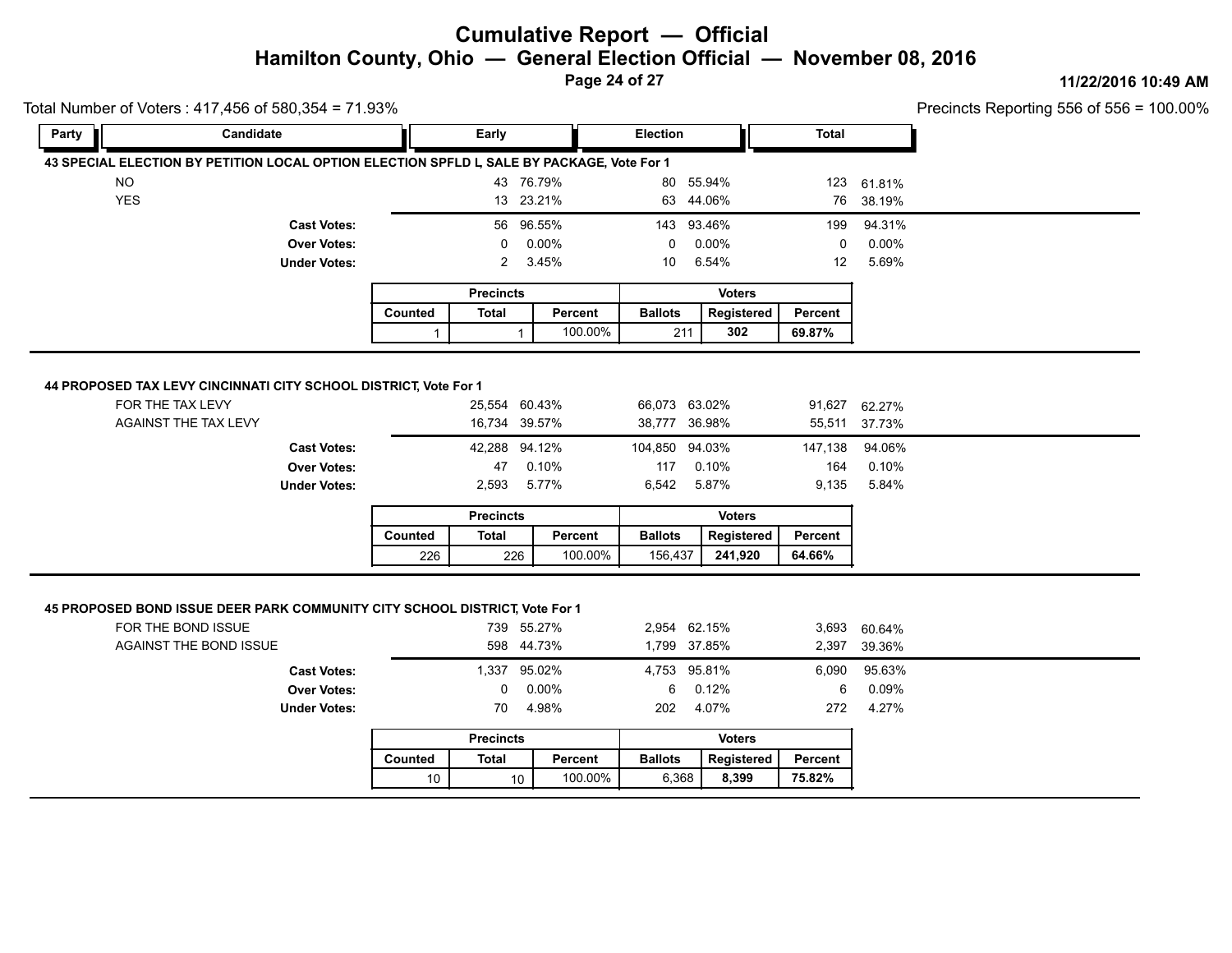**Page 25 of 27**

### **11/22/2016 10:49 AM**

|                                           |                             |                                           |                                |                                                                                                                                                                                                                                                          |                                 |                                                                                       |                          | Precincts Reporting 556 of 556 = |
|-------------------------------------------|-----------------------------|-------------------------------------------|--------------------------------|----------------------------------------------------------------------------------------------------------------------------------------------------------------------------------------------------------------------------------------------------------|---------------------------------|---------------------------------------------------------------------------------------|--------------------------|----------------------------------|
|                                           |                             | Early                                     |                                | Election                                                                                                                                                                                                                                                 |                                 | <b>Total</b>                                                                          |                          |                                  |
|                                           |                             |                                           |                                |                                                                                                                                                                                                                                                          |                                 |                                                                                       |                          |                                  |
|                                           |                             |                                           |                                |                                                                                                                                                                                                                                                          |                                 | 3,388                                                                                 | 60.95%                   |                                  |
|                                           |                             |                                           |                                |                                                                                                                                                                                                                                                          |                                 | 2,171                                                                                 | 39.05%                   |                                  |
| <b>Cast Votes:</b>                        |                             |                                           |                                |                                                                                                                                                                                                                                                          |                                 | 5,559                                                                                 | 96.91%                   |                                  |
| <b>Over Votes:</b>                        |                             | $\overline{2}$                            | 0.11%                          | 5                                                                                                                                                                                                                                                        | 0.13%                           | $\overline{7}$                                                                        | 0.12%                    |                                  |
| <b>Under Votes:</b>                       |                             | 52                                        | 2.94%                          | 118                                                                                                                                                                                                                                                      | 2.97%                           | 170                                                                                   | 2.96%                    |                                  |
|                                           |                             |                                           |                                |                                                                                                                                                                                                                                                          | <b>Voters</b>                   |                                                                                       |                          |                                  |
|                                           | Counted                     | <b>Total</b>                              | Percent                        | <b>Ballots</b>                                                                                                                                                                                                                                           | Registered                      | Percent                                                                               |                          |                                  |
|                                           | 9                           |                                           | 100.00%<br>9                   |                                                                                                                                                                                                                                                          | 6,910                           | 83.01%                                                                                |                          |                                  |
| <b>Cast Votes:</b>                        |                             |                                           |                                |                                                                                                                                                                                                                                                          |                                 |                                                                                       |                          |                                  |
| <b>Over Votes:</b><br><b>Under Votes:</b> |                             | $\overline{2}$<br>102<br><b>Precincts</b> | 1,533 93.65%<br>0.12%<br>6.23% | 6,024 92.21%<br>5<br>504                                                                                                                                                                                                                                 | 0.08%<br>7.71%<br><b>Voters</b> | 7,557<br>$\overline{7}$<br>606                                                        | 92.50%<br>0.09%<br>7.42% |                                  |
|                                           | Counted                     | <b>Total</b>                              | Percent                        | <b>Ballots</b>                                                                                                                                                                                                                                           | Registered                      | Percent                                                                               |                          |                                  |
|                                           | AGAINST BOND ISSUE AND LEVY |                                           |                                | 46 PROPOSED TAX LEVY (ADDITIONAL) MADEIRA CITY SCHOOL DISTRICT, Vote For 1<br>1,063 62.05%<br>650 37.95%<br>1,713 96.94%<br><b>Precincts</b><br>47 PROPOSED BOND ISSUE AND TAX LEVY NORWOOD CITY SCHOOL DISTRICT, Vote For 1<br>841 54.86%<br>692 45.14% |                                 | 2,325 60.45%<br>1,521 39.55%<br>3,846 96.90%<br>5,736<br>3,591 59.61%<br>2,433 40.39% |                          | 4,432 58.65%<br>3,125 41.35%     |

|         | <b>Precincts</b> |         |                | <b>Voters</b>     |         |
|---------|------------------|---------|----------------|-------------------|---------|
| Counted | Total            | Percent | <b>Ballots</b> | <b>Registered</b> | Percent |
|         |                  | 100.00% | 2.836          | 4.324             | 65.59%  |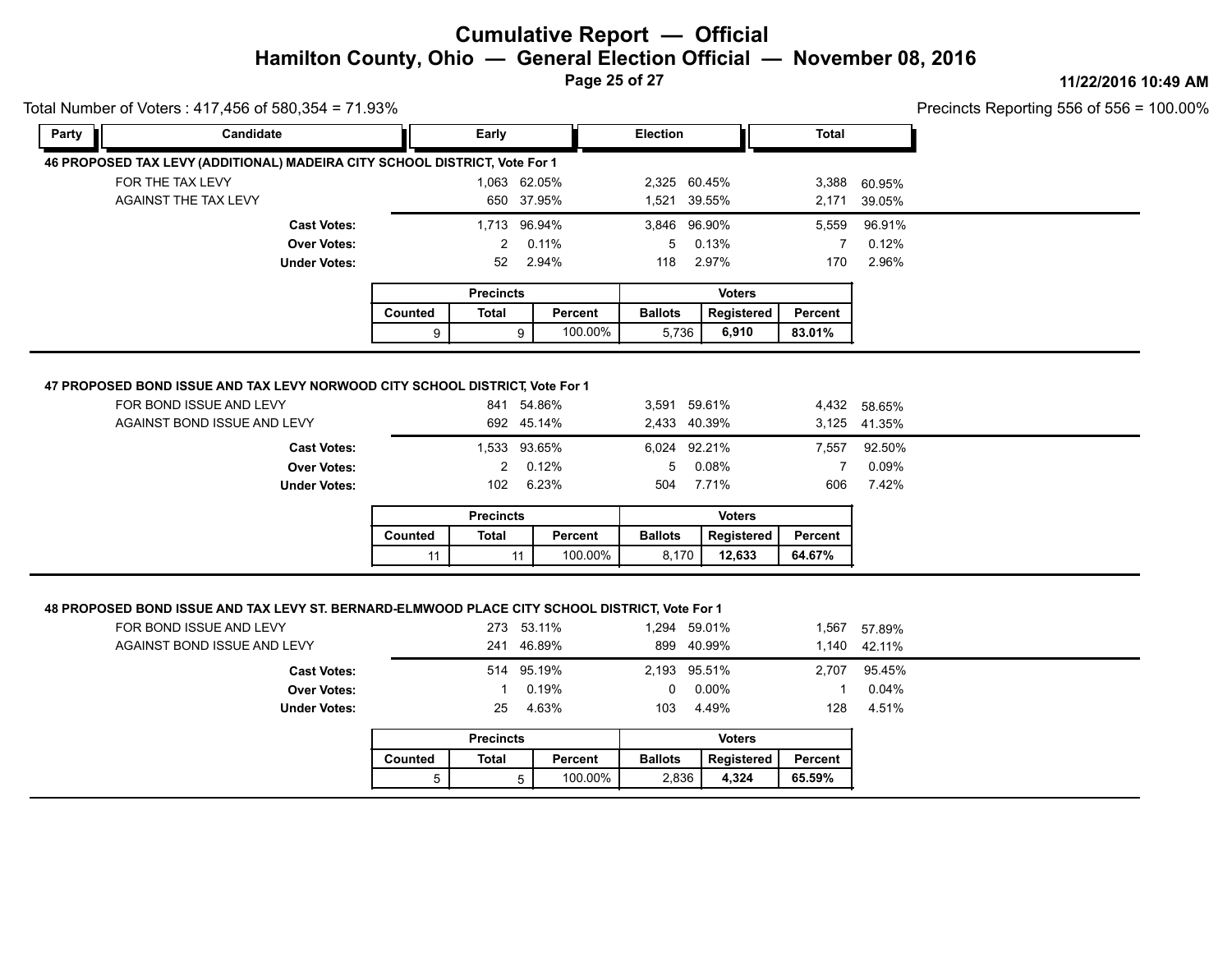**Page 26 of 27**

Total Number of Voters : 417,456 of 580,354 = 71.93%

### **11/22/2016 10:49 AM**

Precincts Reporting 556 of 556 = 100.00%

| Party | Candidate                                                                                                                 |                | Early                                    |                | Election                                  |                | <b>Total</b>                |                                    |  |
|-------|---------------------------------------------------------------------------------------------------------------------------|----------------|------------------------------------------|----------------|-------------------------------------------|----------------|-----------------------------|------------------------------------|--|
|       | 49 PROPOSED TAX LEVY (ADDITIONAL) SYCAMORE COMMUNITY CITY SCHOOL DISTRICT, Vote For 1                                     |                |                                          |                |                                           |                |                             |                                    |  |
|       | FOR THE TAX LEVY                                                                                                          |                | 3,272 58.41%                             |                | 8,514 61.84%                              |                | 11,786                      | 60.85%                             |  |
|       | AGAINST THE TAX LEVY                                                                                                      |                | 2,330 41.59%                             |                | 5,254 38.16%                              |                |                             | 7,584 39.15%                       |  |
|       | <b>Cast Votes:</b>                                                                                                        |                | 5,602 95.22%                             |                | 13,768 95.88%                             |                | 19,370                      | 95.69%                             |  |
|       | <b>Over Votes:</b>                                                                                                        |                | 3                                        | 0.05%          | 12                                        | 0.08%          | 15                          | 0.07%                              |  |
|       | <b>Under Votes:</b>                                                                                                       |                | 278                                      | 4.73%          | 580                                       | 4.04%          | 858                         | 4.24%                              |  |
|       |                                                                                                                           |                | <b>Precincts</b>                         |                |                                           | <b>Voters</b>  |                             |                                    |  |
|       |                                                                                                                           | <b>Counted</b> | <b>Total</b>                             | Percent        | <b>Ballots</b>                            | Registered     | Percent                     |                                    |  |
|       |                                                                                                                           | 35             | 35                                       | 100.00%        | 20,243                                    | 25,456         | 79.52%                      |                                    |  |
|       | AGAINST THE BOND ISSUE<br><b>Cast Votes:</b><br><b>Over Votes:</b><br><b>Under Votes:</b>                                 |                | 1,687 51.83%<br>3,255 95.57%<br>3<br>148 | 0.09%<br>4.35% | 4,687 45.66%<br>10,266 95.61%<br>4<br>467 | 0.04%<br>4.35% | 6,374<br>13,521<br>7<br>615 | 47.14%<br>95.60%<br>0.05%<br>4.35% |  |
|       |                                                                                                                           |                | <b>Precincts</b>                         |                |                                           | <b>Voters</b>  |                             |                                    |  |
|       |                                                                                                                           | Counted        | <b>Total</b>                             | Percent        | <b>Ballots</b>                            | Registered     | Percent                     |                                    |  |
|       |                                                                                                                           | 22             | 22                                       | 100.00%        | 14,143                                    | 18,778         | 75.32%                      |                                    |  |
|       | 51 PROPOSED TAX LEVY (ADDITIONAL) ANDERSON TOWNSHIP PARK DISTRICT, Vote For 1<br>FOR THE TAX LEVY<br>AGAINST THE TAX LEVY |                | 4,177 59.25%<br>2,873 40.75%             |                | 11,672 61.57%<br>7,286 38.43%             |                | 15,849<br>10,159            | 60.94%<br>39.06%                   |  |
|       | <b>Cast Votes:</b>                                                                                                        |                | 7,050 96.04%                             |                | 18,958 96.32%                             |                | 26,008                      | 96.24%                             |  |
|       | <b>Over Votes:</b>                                                                                                        |                | 7                                        | 0.10%          | 19                                        | 0.10%          | 26                          | 0.10%                              |  |

|         | <b>Precincts</b> |         |                | <b>Voters</b> |         |
|---------|------------------|---------|----------------|---------------|---------|
| Counted | Total            | Percent | <b>Ballots</b> | Registered    | Percent |
| 32      | 32               | 100.00% | 27.024         | 32.809        | 82.37%  |

3.87% 706 990

0.10% 26 0.10% 3.59% 3.66%

**Under Votes:** 284